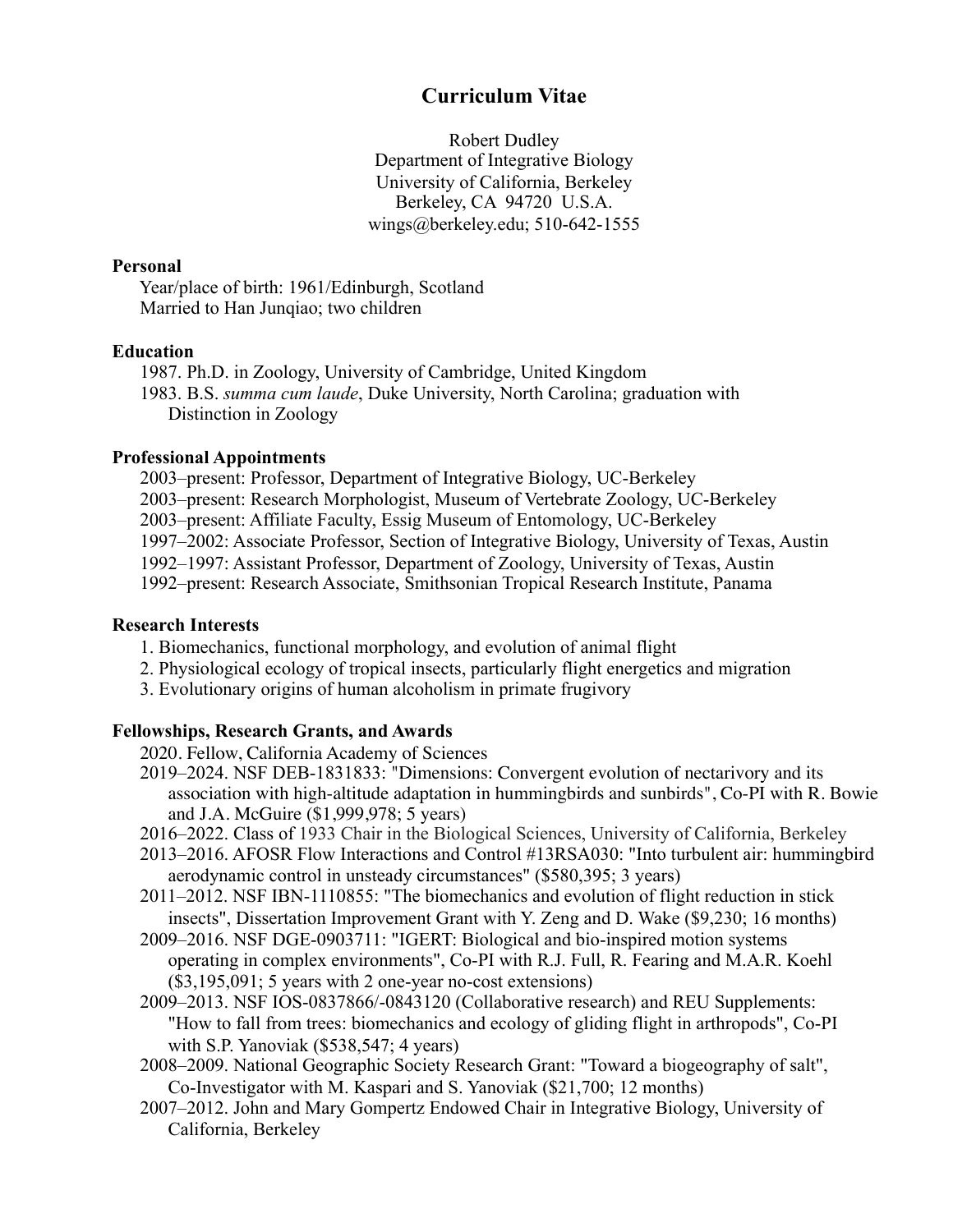- 2007–2008. National Geographic Society Research Grant: "Flight into thin air: the physiology and diversity of alpine bumblebees", Co-Investigator with M. Dillon (\$16,200; 1 year)
- 2006–2011. NSF DEB-0543556 and REU Supplements: "Phylogenetic and biogeographic history of high-altitude adaptation in hummingbirds", Co-PI with J.A. McGuire (\$485,698; 5 years)
- 2005–2006. National Geographic Society Research Grant: "Gliding flight in rainforest canopy ants", Co-Investigator with S.P. Yanoviak and M. Kaspari (\$20,000; 1 year)
- 2004–2005. NSF IOB-0437613: "SICB Symposium: Adaptation for life at high elevation (\$3000; 1 year), co-organized with D. Altshuler
- 2003–2004. NSF IBN-0335585: "SICB Symposium: The coevolution of frugivorous animals with the natural occurrence of ethanol in fermenting fruit" (\$11,550; 1 year), co-organized with M. Dickinson
- 2003–2005. National Geographic Society Research Grant: "Optimal migration in butterflies: quantifying the aerodynamic power curves for flight", Co-Investigator with R.B. Srygley (\$30,585; 2 years)
- 2002–2003. United States-Israel Binational Science Foundation: "Role of ethanol in the nutritional and sensory physiology of frugivores", Co-Investigator with C. Korine and B. Pinshow (\$50,000; 1 year)
- 2002–2004. Texas Advanced Research/Technology Program: "Dynamic models for flapping wing micro-air vehicles derived from hummingbird flight", Co-Investigator with M. Akella (\$241,340; 2 years)
- 2001–2005. NSF DEB-0108555: "Evolution of flight performance and the phylogeny of hummingbirds", Co-Investigator with J.A. McGuire (\$303,760; 4 years)
- 2001. National Geographic Society Research Grant: "Do migrating Neotropical butterflies use a magnetic compass to orient?", Co-Investigator with R.B. Srygley and E. Oliveira (\$22,680; 1 year)
- 2000. Association of American Publishers Award for Best Professional/Scholarly Book in Biological Science for *The Biomechanics of Insect Flight: Form, Function, Evolution*
- 2000–2003. NSF OPP-9980360: "Temperature compensation in Antarctic pteropods: an integrative approach" (\$174,180; 3 years)
- 1999–2002. NSF IBN-9817138: "Limits to hummingbird flight performance: ecological and comparative perspectives" (\$325,000; 3 years)
- 1999–2001. NSF IBN-9902155: "Hummingbird morphology and its influence on flight performance, competitive ability, and foraging behavior", Dissertation Improvement Grant with D. Altshuler (\$9880: 18 months)
- 1999. Invited participant, NSF Antarctic Biology Training Course (McMurdo)
- 1999. Study Visit, Deutscher Akademischer Austauschdienst, Erlangen Universität: "Hovering in glossophagine phyllostomid bats" (\$3100)
- 1998–2000. Earthwatch Institute: "Physiology and ecology of hummingbirds along an altitudinal gradient", Co-Investigator with D. Altshuler (\$58,145; 2 years)
- 1998. Short Term Visitor Award, Smithsonian Institution (\$1925)
- 1997–1999. NSF IBN-9601089: "Biomechanical and physiological limits to animal flight performance" (\$110,000; 2 years)
- 1997–1999. NIH NRSA MH11703: "Evolution of communication in anuran amphibians", (postdoctoral fellowship for W. Martin; \$74,024; 2 years)
- 1997. Short Term Visitor Award, Smithsonian Institution (\$1875)
- 1996–1999. National Geographic Society Research Grant: "Flying lizards (Genus *Draco*) and the evolution of vertebrate flight", Co-investigator with J.A. McGuire (\$40,765; 30 months)
- 1996. Short Term Visitor Award, Smithsonian Institution (\$1875)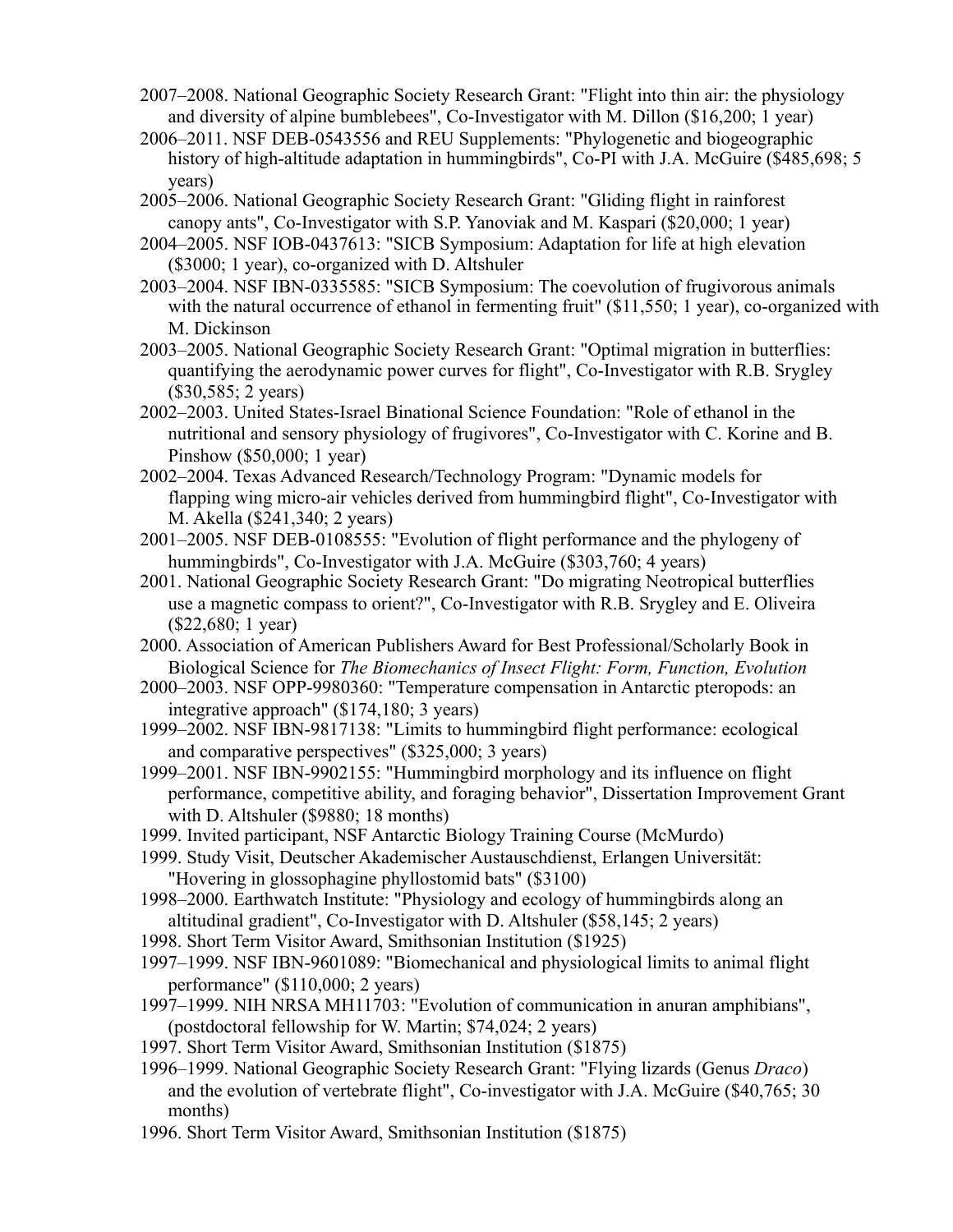- 1994–1997. National Geographic Society Research Grant: "Orientation of butterflies migrating across the Caribbean Sea and Panama", Co-Investigator with R.B. Srygley (\$59,500; 30 months)
- 1994–1996. NIH NRSA AR008331: "Energetic limits to hummingbird flight performance (postdoctoral fellowship for P. Chai; \$69,100; 2 years)
- 1994. Short Term Visitor Award, Smithsonian Institution (\$2000)
- 1993. National Academy of Sciences Project Development Grant (\$2000)
- 1993. Short Term Visitor Award, Smithsonian Institution (\$1900)
- 1991–1992. Whitehall Foundation Grant-in-Aid (\$15,000)
- 1988–1991. Smithsonian Institution Three-year Postdoctoral Fellowship for research at the Smithsonian Tropical Research Institute (\$75,000)
- 1987–1988. Smithsonian Institution Postdoctoral Fellowship, STRI (\$21,000)
- 1983–1987. Marshall Scholarship for doctoral studies at the University of Cambridge
- 1983. Olney Fellowship at the Cold Spring Harbor Laboratory, Long Island
- 1983. Horn Memorial Prize for Excellence in Zoology, Duke University

## **Teaching and Training Activities**

*Undergraduate courses:* Biomotion, Comparative Physiology, Entomology, Mechanics of Organisms (lecture and laboratory) *Graduate courses:* Air & Water, Animal Locomotion, Bio-inspired Design of Motion Systems, Biomechanics & Metabolic Physiology seminar *Graduate student advisorship:* Leah Lee (2018–present) Aleksey Maro (2017–present) Erik Sathe (2015–present) Leeann Louis (Ph.D., 2019); clinical data scientist, DeepHealth Sofia Chang (M.S., 2018; co-advisor with Mimi Koehl) Marc Badger (Ph.D., 2016); engineer, Aescape Erica Kim (Ph.D., 2014); proof.bwoc@gmail.com Yu Zeng (Ph.D., 2013; co-advisor with Dave Wake); postdoctoral fellow, Chapman University Dennis Evangelista (Ph.D., 2013); science teacher, Morristown Beard School, New Jersey Yonatan Munk (Ph.D., 2011; co-advisor with Mimi Koehl); software designer Jose Maria Fernandez (Ph.D., 2010); mjose.fernandezj@gmail.com Greg Byrnes (Ph.D., 2009); Associate Professor, Department of Biology, Siena College Chris Clark (Ph.D., 2009); Associate Professor, Department of Biology, UC-Riverside Matt Medeiros (Ph.D., 2009); postdoctoral fellow, University of Hawaii at Manoa Ryan Hill (Ph.D., 2008); Associate Professor, Dept. of Biological Sciences, University of the Pacific, Stockton, CA Brendan Borrell (Ph.D., 2006); science journalist: brendanborrell.com Travis LaDuc (Ph.D., 2003; co-advisor with D. Cannatella); Curator of Herpetology, Texas Memorial Museum, University of Texas at Austin Jennifer Yeh (Ph.D., 2001; co-advisor with D. Cannatella); science writer Doug Altshuler (Ph.D., 2001); Professor, Department of Zoology, University of British Columbia, Vancouver *Postdoctoral sponsorship:*  Adi Domer-Yechezkel (HFSP Postdoctoral Fellow, 2022–2025) Ammon Corl (NSF Postdoctoral Fellow, 2019–2024) Alejandro Rico-Guevara (UC-Berkeley Miller Fellow, 2017–2020); Assistant Professor, Department of Biology, University of Washington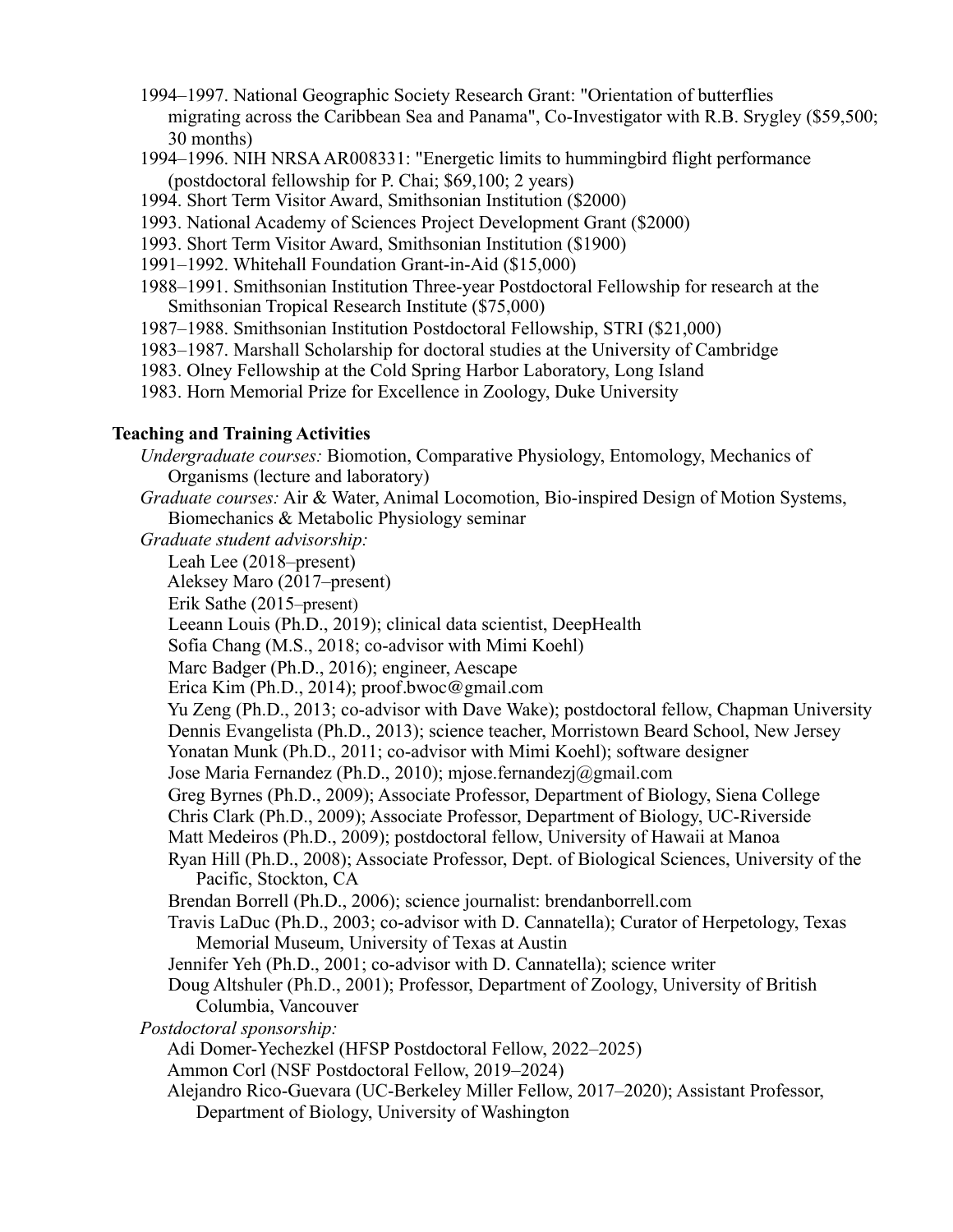Victor Ortega-Jiménez (UC MEXUS-CONACYT Postdoctoral Fellowship, 2010–2012; AFOSR Postdoctoral Fellow, 2013–2016); Assistant Professor, School of Biology and Ecology, University of Maine

- Marta Wolf (Swedish Research Council Postdoctoral Fellowship, 2010–2012); Postdoctoral Fellow, Lund University
- Nir Sapir (Rothschild Foundation Postdoctoral Fellowship, 2010–2012); Senior Lecturer, Department of Evolutionary and Environmental Biology, University of Haifa

 Michael Dillon (NSF Postdoctoral Research Fellowship, 2007–2009); Professor, Department of Zoology and Physiology, University of Wyoming

- Robert Buchwald (NSF Postdoctoral Research Fellowship, 2006–2010); Biology Lecturer, University of Colorado, Boulder
- Stacey Combes (UC-Berkeley Miller Fellow, 2004–2007); Professor, Department of Neurobiology, Physiology & Behavior, University of California, Davis
- Chris Witt (NSF, 2004–2006; co-sponsor with J. McGuire); Professor, Department of Biology, University of New Mexico
- Sagiri Horisawa (Texas Advanced Research Program, 2001–2004); Lecturer in Engineering, Tokai University, Japan
- Peng Chai (NIH NRSA, 1994–1998); statistician, Celerion (Lincoln, Nebraska)

#### **Reviewing Activities**

 Journals: *Acta Biomaterialia*, *Aerospace Science & Technology*, *Alcoholism: Clinical and Experimental Research*, *American Journal of Physical Anthropology, American Journal of Physiology (Regulatory, Integrative and Comparative Physiology*), *American Naturalist* (Associate Editor, 2005–2021), *Animal Behaviour*, *Animal Conservation, Annals of the Entomological Society of America*, *Arthropod Structure & Development, Austral Ecology, Australian Journal of Entomology*, *Behavioral Ecology, Behavioral Pharmacology, Behavioural Brain Research, Biochemical Genetics*, *Bioinspiration & Biomimetics*, *Biological Journal of the Linnean Society*, *Biological Reviews of the Cambridge Philosophical Society*, *Biology Letters*, *Biotropica*, *Brain Behavior and Evolution*, *Bulletin of the American Museum of Natural History*, *Canadian Journal of Zoology, CEAS Aeronautical Journal*, *Condor*, *Comparative Biochemistry and Physiology*, *Current Zoology*, *Ecological Entomology, Ecology, eLife, Entomological News*, *Entomological Science*, *Evolution* (Associate Editor, 2009–2012), *Experiments in Fluids, Functional Ecology*, *Geobiology*, *Geology*, *Integrative and Comparative Biology*, *Integrative Organismal Biology*, *Insect Conservation and Diversity, Insect Science, Journal of Aircraft*, *Journal of Animal Ecology*, *Journal of Anatomy, Journal of Avian Biology, Journal of Bionic Engineering*, *Journal of Comparative Physiology B*, *Journal of Economic Entomology*, *Journal of Experimental Biology*, *Journal of Experimental Zoology*, *Journal of Fluid Mechanics*, *Journal of Fluids Engineering*, *Journal of Herpetology*, *Journal of Insect Behavior*, *Journal of Insect Physiology*, *Journal of Mammalogy*, *Journal of Morphology*, *Journal of Natural History*, *Journal of Neuroscience Methods, Journal of the Kansas Entomological Society, Journal of the Royal Society Interface*, *Journal of Theoretical Biology*, *Journal of Tropical Ecology*, *Movement Ecology*, *Nature*, *Naturwissenschaften, Oecologia, Paleobiology*, *Philosophical Transactions of the Royal Society of London B*, *Physiological Entomology*, *Physiological and Biochemical Zoology* (Editorial Board, 2014–present), *PLOS ONE*, *Proceedings of the Royal Society B*, *Proceedings of the National Academy of Sciences USA*, *Quarterly Review of Biology*, *Royal Society Open Science, Science*, *Science of Nature, Scientific Reports, Studies on Neotropical Fauna and Environment, The Auk*, *Wilson Bulletin*, *Zoologia*, *Zoologica Scripta*, *Zoology* Book publishers: Chicago University Press, Johns Hopkins University Press, Oxford University Press*,* Princeton University Press, Rutgers University Press, University of California Press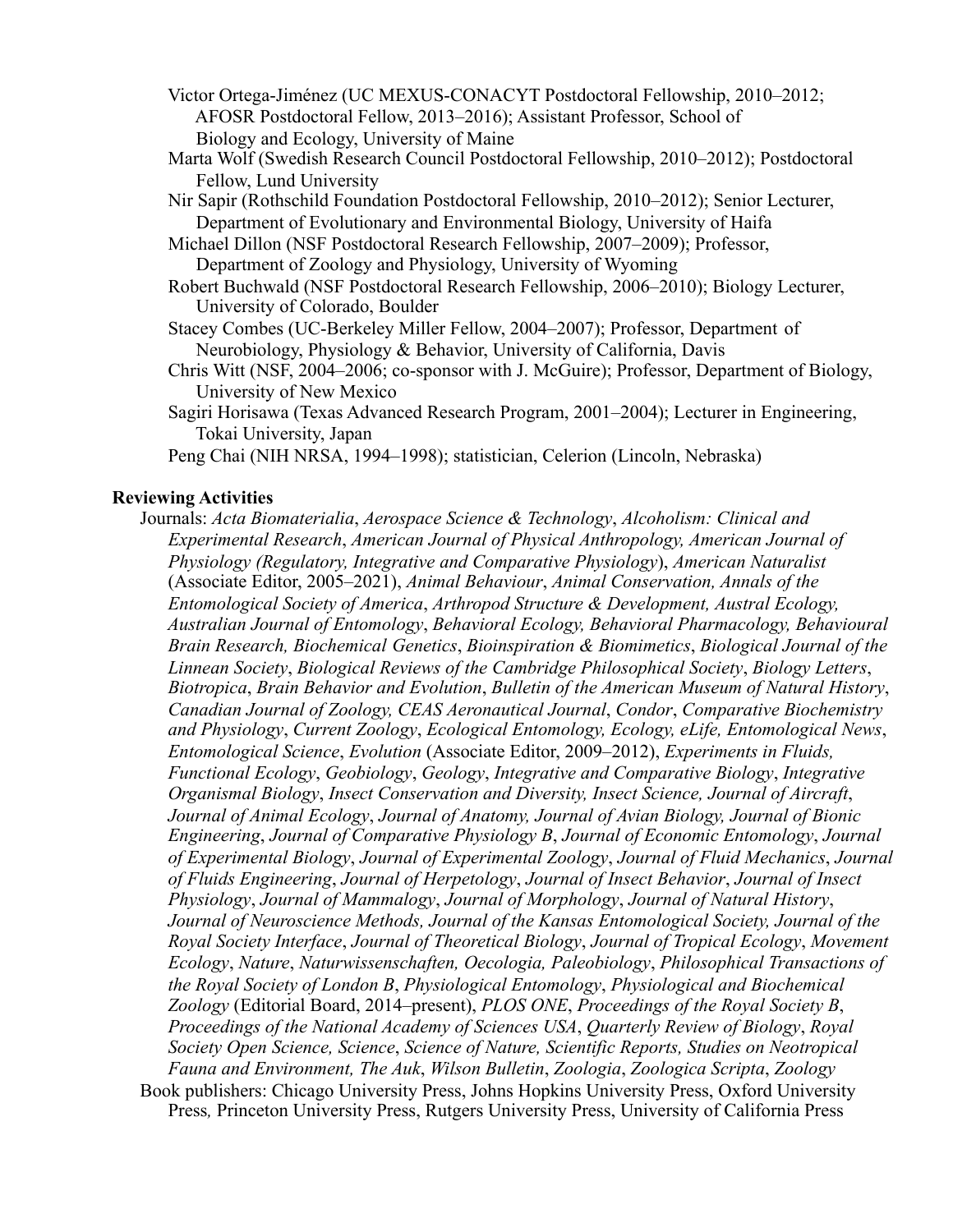Funding agencies: Academia Europaea, American Philosophical Society, Biotechnology and Biological Sciences Research Council (U.K.), Deutsche Forschungsgemeinschaft, European Research Council, European Research Council Advanced Grants, Israel Science Foundation, National Center for Biological Sciences (Bangalore), National Geographic Society Research Grants, National Environment Research Council (U.K.), National Science Foundation, National Science Center (Poland), National University of Singapore Academic Research Fund, Portuguese Foundation for Science and Technology, USDA SBIR Program

### **Foreign Languages**

 *Deutsch als Fremdsprache* certificate, Friedrich-Alexander-Universität, Erlangen reading and conversational knowledge of French and Spanish survival conversational Mandarin

#### **Membership in Professional Societies**

 American Ornithological Society, Association for Tropical Biology, Association of Marshall Scholars, Entomological Society of America, International Canopy Network, Phi Beta Kappa, Sigma Xi, Society for Integrative and Comparative Biology, Society for the Study of Evolution

#### **University Service** (UC-Berkeley)

#### *Department:*

- 2021–2022: Chair, Space Committee (spring); Member, Strategic Planning Committee
- 2016–2021: Chair of Integrative Biology
- 2014–2016: Vice-Chair of Integrative Biology; Member, Executive Committee
- 2014–2015: Member, Adaptation Search Committee
- 2013–2014: Member, Curriculum Committee
- 2012–2013: Member, Animal Physiology Search Committee; Member, Curriculum Committee
- 2011–2012: Graduate Advisor for first-year Ph.D. students; Member, MVZ Director Search Committee; Member, Undergraduate Achievement Committee
- 2009–2010: Member, Space Committee; Graduate Advisor for fourth-year Ph.D. students
- 2008–2009: Member, Curriculum Committee; Graduate Advisor for third-year Ph.D. students
- 2007–2008: Chair, Departmental Retreat Planning Committee; Graduate Advisor for second year Ph.D. students; Member, Grinnell Medal Award Committee, Museum of Vertebrate Zoology
- 2006–2007: Chair, Graduate Admissions Committee; Graduate Advisor for first-year Ph.D. students
- 2005–2006: Member, Graduate Admissions and Fellowships Committee; Member, Vertebrate Evolution (Mammalogy) Search Committee
- 2004–2005: Chair, Vertebrate Evolution Search Committee; Chair, Academic Program Committee; Member, Graduate Admissions and Fellowships Committee; Member, Executive Committee
- 2003–2004: Chair, Mammalian Physiology Search Committee; Member, Executive Committee

 *University:* 

2013–2016: Member, Academic Senate Committee on Demonstrations and Student Actions 2007–present: Co-director (with R.J. Full, M.A.R. Koehl and R. Fearing), Center for

Integrative Biomechanics, Education, and Research (*ciber.berkeley.edu*)

2006–2010: Member, Academic Senate Committee on Academic Freedom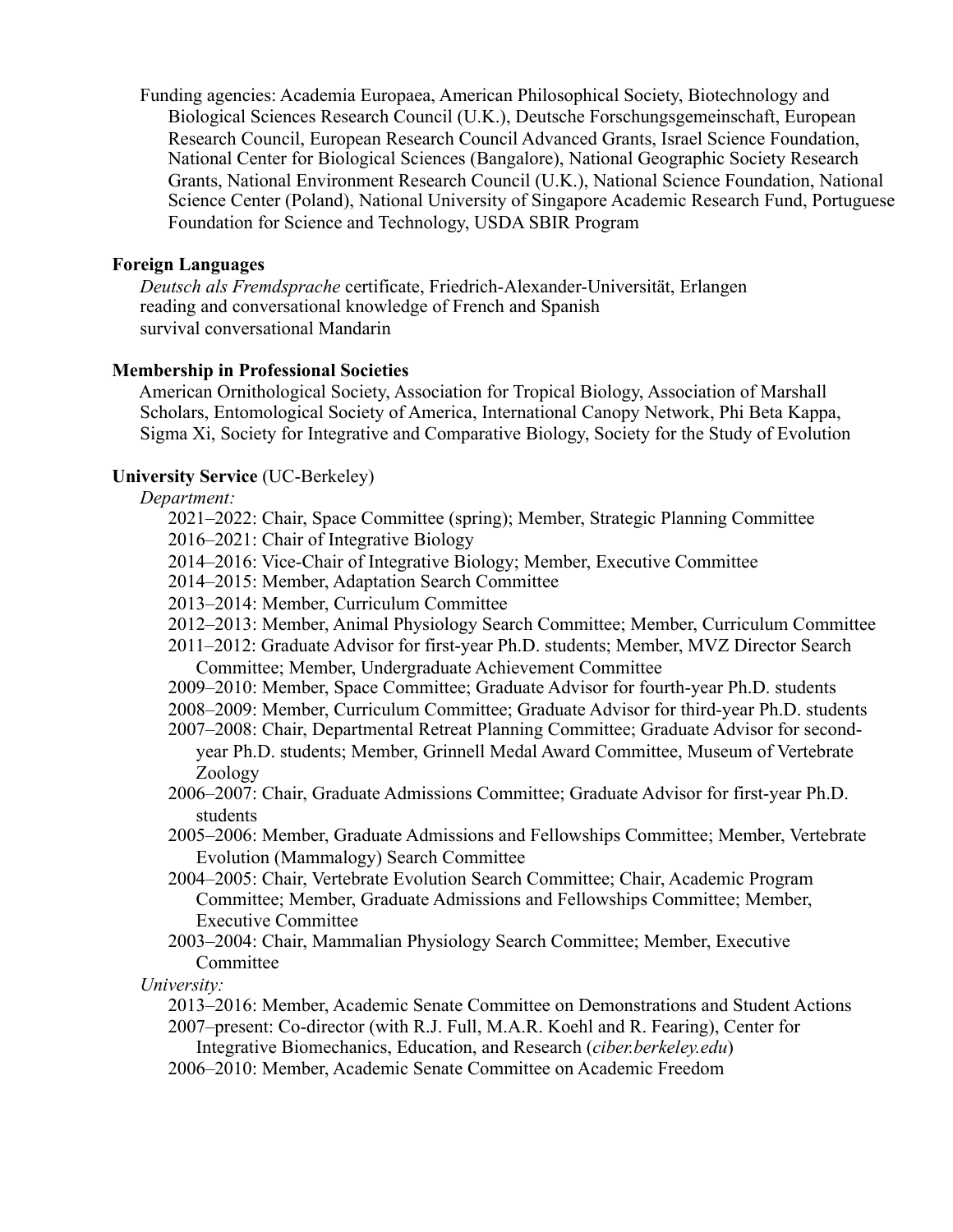## **Organized Symposia**

- 2017: "Primates and dietary ethanol: evolutionary outcome, or modern accident?" (American Association of Physical Anthropology Annual Meeting, New Orleans; co-organized with Nate Dominy)
- 2016: "The physiological ecology of insect flight: from millisecond escape to long-distance migration" (XXV International Congress of Entomology, Orlando; co-organized with Jason Chapman)
- 2016: "Wings and powered flight: morphological core features in insect evolution" (XXV International Congress of Entomology, Orlando; co-organized with Günther Pass)
- 2012: "Insect flight and migration: aerial performance in a changing world" (XXIV International Congress of Entomology, Daegu, South Korea; co-organized with Jason Chapman)
- 2011: "The biomechanics and behavior of gliding animals" (Annual Meeting of the Society for Integrative and Comparative Biology, Salt Lake City; co-organized with Steve Yanoviak)
- 2005: "Adaptations to life at high elevation" (Annual Meeting of the Society for Integrative and Comparative Biology, San Diego; co-organized with Doug Altshuler)
- 2004: "*In Vino Veritas*: The comparative biology of ethanol consumption" (Annual Meeting of the Society for Integrative and Comparative Biology, New Orleans; co-organized with Michael Dickinson)

## **Extramural Presentations (last five years)**

- 2022: Applied Mathematics Seminar, Courant Institute (NYU); Smithsonian Tropical Research Institute, Panama
- 2019: "Science and Culture of Fermentation" symposium, Dartmouth College; Schoodic Institute for Education & Research (Acadia National Park, Maine); Smithsonian Tropical Research Institute, Panama
- 2018: Monterey Bay Aquarium Research Institute (Moss Landing); "Alcohol and Humans: A Long and Social Affair" symposium, British Academy (London); Institute of Vertebrate Paleontology & Paleoanthropology (Beijing; two talks); Dept. of Biology, Hebei Normal University (Shijiazhuang); Nanjing Aeronautics Institute (two talks); Institute of Plant Physiology and Ecology, Chinese Academy of Sciences (Shanghai); Schoodic Institute for Education & Research (Acadia National Park, Maine); Dept. of Physics, Georgia Tech
- 2017: "Darwin Week", College of Charleston; "Primates and Dietary Ethanol" symposium, Annual Meeting, American Association of Physical Anthropologists (New Orleans); Dept. of Biology, University of Akron (two seminars)
- 2016: "U-turn on Addictions" symposium, European Union Reframing Addictions Project (Barcelona); Dept. of Zoology, University of British Columbia; Annual Meeting, Society for Integrative and Comparative Biology (Portland)

## **Publications**

- Brown, C., Sathe, E.A., Dudley, R. and S.M. Deban. (2022). Gliding and parachuting by arboreal salamanders. *Current Biology* **32**:R453-454.
- Campbell, C., Maro, A., Weaver, V. and R. Dudley. (2022). Dietary ethanol ingestion by free-ranging spider monkeys (*Ateles geoffroyi*). *Royal Society Open Science* **9**:211729 (6 pp.)
- Louis, L.D., Bowie, R.C.K. and R. Dudley. (2022). Wing and leg bone microstructure reflects migratory demands in resident and migrant populations of the Dark-eyed Junco (*Junco hyemalis*). *Ibis* **164**:132-150.
- Maro, A. and R. Dudley. (2022). Non-random distribution of ungulate salt licks relative to distance from North American oceanic margins. *Journal of Biogeography* **49**:254-260.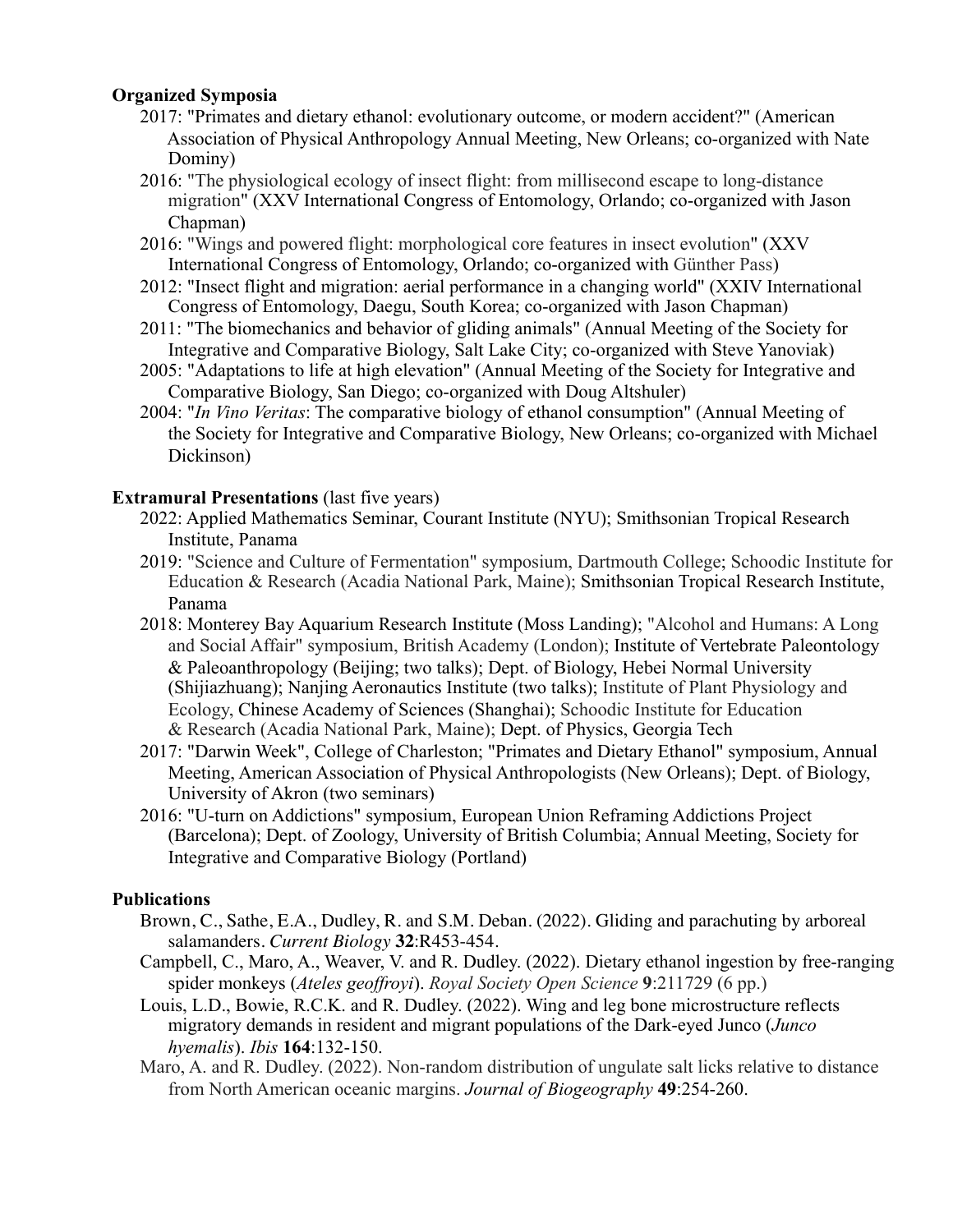- Carn, D., Lanaspa, M.A., Benner, S.A., Andrews, P., Dudley, R., Andres-Hernando, A., Tolan, D.R and R.J. Johnson. (2021). The role of thrifty genes in the origin of alcoholism: a narrative review and hypothesis. *Alcoholism: Clinical and Experimental Research* **45**:1519–1526.
- Dudley, R. (2021). A morphofunctional hypothesis for selection on EDAR V370A and associated elements of sinodonty. *Dental Anthropology* **34**:49-54.
- Dudley, R. and A. Maro. (2021). Human evolution and dietary ethanol. *Nutrients* **13**:2419 doi.org/10.3390/nu13072419 (9 pp.)
- Dudley, R. (2020). The natural biology of dietary ethanol, and its implications for primate evolution. In: *Alcohol and Humans: A Long and Social Affair* (eds. K. Hockings and R. Dunbar), pp. 10-23. Oxford: Oxford University Press.
- Ortega-Jimenez, V.M., Herbst, E.C., Leung, M. and R. Dudley. (2020). Natural barriers: waterfall transit by small flying animals. *Royal Society Open Science* **7**:201185 (9 pp.)
- Su, G., Dudley, R., Pan, T., Zheng, M., Peng, L. and Q. Li. (2020). Maximum aerodynamic force production by the wandering glider dragonfly (*Pantala flavescens*, Libellulidae). *Journal of Experimental Biology* **223**:218552 (8 pp.)
- Zeng, Y., Chang, S.W., Williams, J.Y., Nguyen, L.Y.-N., Tang, J., Naing, G., Kazi, C. and R. Dudley. (2020). Canopy parkour: movement ecology of post-hatch dispersal in a gliding nymphal stick insect (*Extatosoma tiaratum*). *Journal of Experimental Biology* **223**:226266 (12 pp.)
- Zeng, Y., O'Malley, C., Singhal, S., Rahim, F., Park, S., Chen, X. and R. Dudley. (2020). A tale of winglets: evolution of flight morphology in stick insects. *Frontiers in Ecology and Evolution* **8**:121 (15 pp.)
- Badger, M.A., Wang, H. and R. Dudley. (2019). Avoiding topsy-turvy: how Anna's Hummingbirds (*Calypte anna*) fly through upward gusts. *Journal of Experimental Biology* **222**:176263 (10 pp.)
- Dudley, R. and R.J. Wootton. (2019). Charles Porter Ellington (1952–2019). *Journal of Experimental Biology* **222**:218628 (2 pp.)
- Ortega-Jimenez, V.M. and R. Dudley. (2019). Superb autorotator: rapid decelerations in impulsively launched samaras. *Journal of the Royal Society Interface* **16**:20180456 (5 pp.)
- Rico-Guevara, A., Rubega, M.A., Hurme, K.J. and R. Dudley. (2019). Shifting paradigms in the mechanics of nectar extraction and hummingbird bill morphology. *Integrative Organismal Biology* 10.1093/iob/oby006 (15 pp.)
- Rico-Guevara, A., Sustaita, D., Gussekloo, S., Olsen, A., Bright, J., Corbin, C. and R. Dudley. (2019). Feeding in birds: thriving in terrestrial, aquatic, and aerial niches. In: *Feeding in Vertebrates: Evolution, Morphology, Behavior, Biomechanics* (eds. V.L. Bels and I.Q. Whishaw), pp. 643-693. Berlin: Springer Verlag.
- Wang, Y., Yin, Y., Ge, S., Li, M., Zhang, Q., Li, J., Wu, Y., Li, D. and R. Dudley. (2019). Limits to load-lifting performance in a passerine bird: the effects of intraspecific variation in morphological and kinematic parameters. *PeerJ* **7**:e8048 (12 pp.)
- Dudley, R. and G. Pass. (2018). Wings and powered flight: core novelties in insect evolution. *Arthropod Structure & Development* **47**:319-321.
- Ortega-Jimenez, V.M. and R. Dudley. (2018). Ascending flight and decelerating vertical glides in Anna's Hummingbirds. *Journal of Experimental Biology* **221**:191171 (5 pp.)
- Volponi, M.A.S., McLean, D.J., Volponi, P. and R. Dudley. (2018). Moving like a model: mimicry of hymenopteran flight trajectories by clearwing moths of Southeast Asian rainforests. *Biology Letters* **14**:20180152 (6 pp.)
- Yanoviak, S.P. and R. Dudley. (2018). Jumping and the aerial behavior of aquatic mayfly larvae (*Myobaetis ellenae*, Baetidae). *Arthropod Structure & Development* **47**:370-374.
- Anderson, P., Berridge, V., Conrod, P., Dudley, R., Hellman, M., Lachenmeier, D., Lingford-Hughes. A., Miller. D., Rehm, J., Room, R., Schmidt, L., Sullivan, R., Ysa, T. and A. Gual. (2017).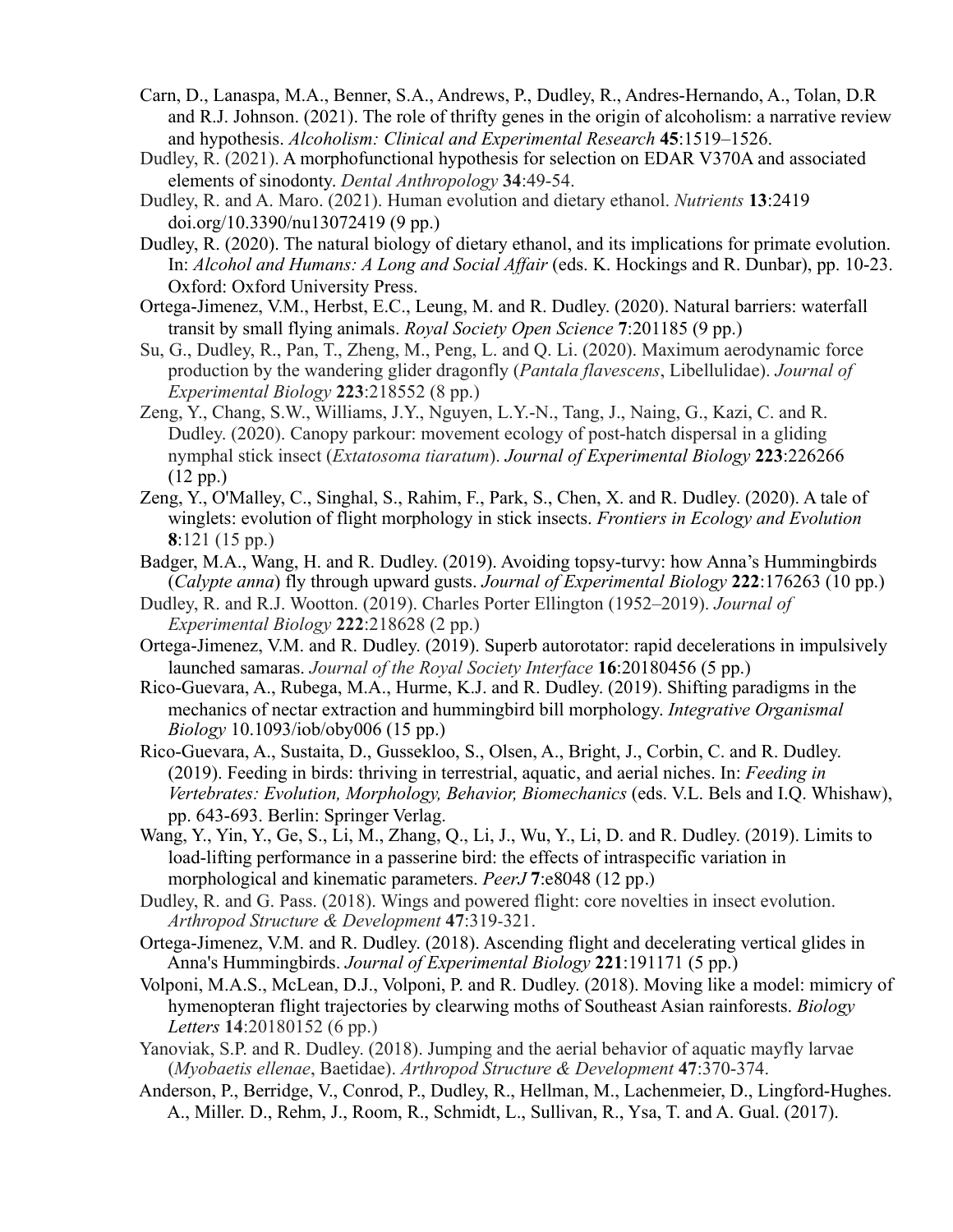Reframing the science and policy of nicotine, illegal drugs and alcohol – conclusions of the ALICE RAP Project. *F1000Research* 6:289. doi:10.12688/f1000research.10860.1 (13 pp.)

- Badger, M., Ortega-Jimenez, V., Wang, H. and R. Dudley. (2017). Into rude air: hummingbird flight performance in variable aerial environments. *Philosophical Transactions of the Royal Society of London B* **371**:20150387 (7 pp.)
- Muijires, F.T., Chang, S., van Veen, W., Spitzen, J., Biemans, B.T., Koehl, M.A.R. and R. Dudley. (2017). Escaping blood-fed malaria mosquitoes minimize tactile detection without compromising on take-off speed. *Journal of Experimental Biology* **220**:3751-3762.
- Ortega-Jimenez, V.M., von Rabenau, L. and R. Dudley. (2017). Escape jumping by three age-classes of water striders from smooth, wavy and bubbling water surfaces. *Journal of Experimental Biology* **220**:2809-2815.
- Ortega-Jimenez, V.M., Martín-Alcántara, A., Fernandez-Feria, R. and R. Dudley. (2017). On the autorotation of animal wings. *Journal of the Royal Society Interface* **14**:20160870. (10 pp.)
- Skandalis, D.A., Bahlman, J.W., Groom, D., Segre, P.S., Welch, K.C., Witt, C.C., McGuire, J.A., Dudley, R., Lentink, D. and D.L. Altshuler. (2017). The biomechanical origin of extreme wing allometry in hummingbirds. *Nature Communications* **8**:1047 (9 pp.)
- Ortega-Jimenez, V.M., Arriaga-Ramírez, S. and R. Dudley. (2016). Meniscus ascent by thrips (Thysanoptera). *Biology Letters* **12**:20160279 (4 pp.)
- Sun, Y.-F., Ren, Z.-P., Wu, Y.-F., Lei, F.-M., Dudley, R. and D.-M. Li. (2016). Flying high: limits to flight performance by sparrows on the Qinghai-Tibetan plateau. *Journal of Experimental Biology* **219**:3642-3648.
- Zeng, Y., Lam, K., Chen, Y., Gong, M., Xu, Z. and R. Dudley. (2016). Biomechanics of aerial righting in wingless nymphal stick insects. *Interface Focus* **7**:20160075 (12 pp.)
- Badger, M., Ortega-Jimenez, V.M., von Rabenau, L., Smiley, A. and R. Dudley. (2015). Electrostatic charge on flying hummingbirds and its potential role in pollination. *PLOS ONE* **10**(9):e0138003 (11 pp.)
- Full, R.J., Dudley, R., Koehl, M.A.R., Libby, T. and C. Schwab. (2015). Interdisciplinary laboratory course facilitating knowledge integration, mutualistic teaming, and original discovery.<br>*Integrative and Comparative Biology* **5**:912-925.
- Munk, Y., Yanoviak, S.P., Koehl, M.A.R. and R. Dudley. (2015). The descent of ant: field-measured three-dimensional trajectories of gliding ants. *Journal of Experimental Biology* **218**:1393-1401. doi:10.1242/jeb.106914
- Yanoviak, S.P., Munk, Y. and R. Dudley. (2015). Arachnid aloft: directed aerial descent in a Neotropical canopy spider. *Journal of the Royal Society Interface* **12**:20150534 (5 pp.)
- Zeng, Y., Lin, Y., Abundo, A. and R. Dudley. (2015). The visual ecology of directed aerial descent in first-instar nymphs of the stick insect *Extatosoma tiaratum*. *Journal of Experimental Biology* **218**:2305-2314. doi:10.1242/ jeb.109553
- Dillon, M.E. and R. Dudley. (2014). Surpassing Mt. Everest: extreme flight performance of alpine bumble-bees. *Biology Letters* doi:10.1098/rsbl.2013.0922 (4 pp.)
- Dudley, R. (2014). *The Drunken Monkey: Why We Drink and Abuse Alcohol.* Berkeley: University of California Press. 154 pp.
- Evangelista, D., Cam, S., Huynh, T., Krivitskiy, I. and R. Dudley. (2014). Ontogeny of aerial righting and wing flapping in juvenile birds. *Biology Letters* doi:10.1098/rsbl.2014.0497 (4 pp.)
- Evangelista, D., Cam, S., Huynh, T., Kwong, A., Mehrabani, H., Tse, K. and R. Dudley. (2014). Shifts in stability and control effectiveness during evolution of Paraves support aerial maneuvering hypotheses for flight origins. *PeerJ* 2:e632. doi:10.7717/peerj.632 (25 pp.)
- Kim, E.J., Wolf, M., Ortega-Jimenez, V.M. and R. Dudley. (2014). Hovering performance of Anna's Hummingbirds (*Calypte anna*) in ground effect. *Journal of the Royal Society Interface* **11**:20140505 (8 pp.)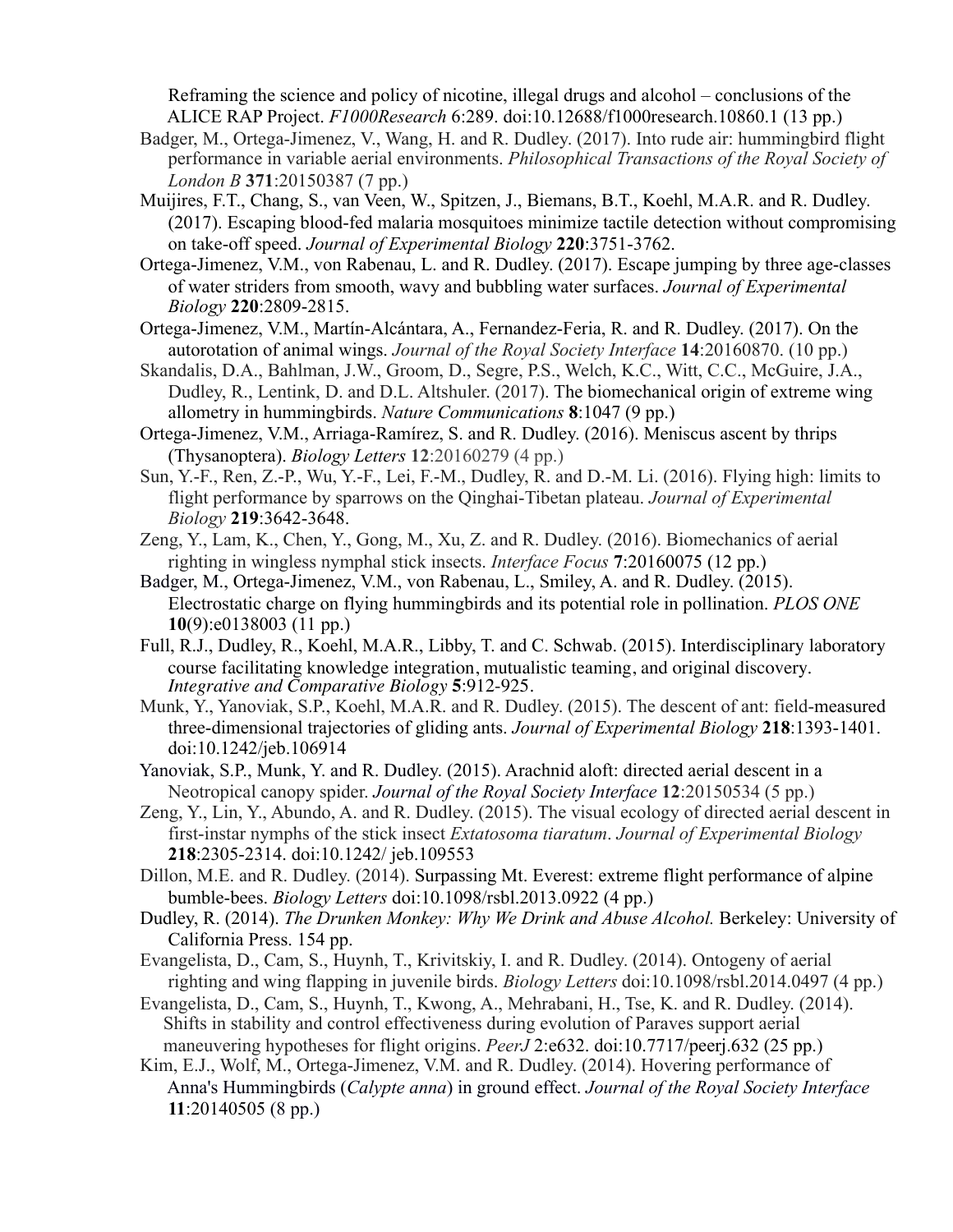- McGuire, J.A., Witt, C.C., Van Remsen, J., Corl, A., Rabosky, D.L., Altshuler, D.L. and R. Dudley. (2014). Molecular phylogenetics and the diversification of hummingbirds (Apodiformes: Trochilidae). *Current Biology* doi:10.1016/j.cub.2014.03.016 (7 pp.)
- Ortega-Jimenez, V.M., Wolf, M., Variano, E.A. and R. Dudley. (2014). Into turbulent air: size-dependent effects of von Kármán vortex streets on hummingbird flight kinematics and energetics. *Proceedings of the Royal Society of London B* doi:10.1098/rspb.2014.0180 (10 pp.) Srygley, R.B., Dudley, R., Oliveira, E.G. and A.J. Riveros. (2014). El Niño, host plant growth, and
- migratory butterfly abundance in a changing climate. *Biotropica* **46**:90-97.
- Xu, X., Zhou, Z., Dudley, R., Mackem, S., Chuong, C.-M., Erickson, G.M. and D.J. Varricchio. (2014). An integrative approach to understanding bird origins. *Science* **346**:1253293 doi:10.1126/science.1253293 (12 pp.)

Ortega-Jimenez, V.M. and R. Dudley. (2013). Rapid spiderweb deformation induced by electrostatically charged insects. *Scientific Reports* doi:10.1038/srep02108 (4 pp.)

- Projecto-Garcia, J., Natarajan, C., Moriyama, H., Weber, R.E., Fago, A., Cheviron, Z.A., Dudley, R., McGuire, J.A., Witt, C.C. and J.F. Storz. (2013). Repeated elevational transitions in hemoglobin function during the evolution of Andean hummingbirds. *Proceedings of the National Academy of Sciences USA* **110**:20669-20674.
- Sapir, N. and R. Dudley. (2013). Implications of floral orientation for flight kinematics and metabolic expenditure of hover-feeding hummingbirds. *Functional Ecology* **27**:227-235.
- Wolf, M., Ortega-Jimenez, V.M. and R. Dudley. (2013). Structure of the vortex wake in hovering Anna's Hummingbirds (*Calypte anna*). *Proceedings of the Royal Society of London B* doi:10.1098/rspb.2013.2391 (7 pp.)
- Dudley, R., Kaspari, M. and S.P. Yanoviak. (2012). Lust for salt in the western Amazon. *Biotropica* **44**:6-9.
- Medeiros, M.J. and R. Dudley. (2012). Jumping performance in flightless Hawaiian grasshopper moths (Xyloryctidae: *Thyrocopa* spp.). *Proceedings of the Hawaiian Entomological Society* **44**:55-61.
- Ortega-Jimenez, V.M. and R. Dudley. (2012a). Aerial shaking performance of wet Anna's Hummingbirds. *Journal of the Royal Society Interface* **9**:1093-1099.
- Ortega-Jimenez, V.M. and R. Dudley. (2012b). Flying in the rain: hovering performance of Anna's Hummingbirds under varied precipitation. *Proceedings of the Royal Society of London B* **279**:3996-4002.
- Sapir, N. and R. Dudley. (2012). Backward flight in hummingbirds employs unique kinematic adjustments and entails low metabolic cost. *Journal of Experimental Biology* **215**:3603-3611.
- Buermann, W., Chaves, J.A., Dudley, R., McGuire, J.A., Smith, T.B. and D.L. Altshuler. (2011). Projected changes in elevational distribution and flight performance of montane Neotropical hummingbirds in response to climate change. *Global Change Biology* **17**:1671-1680.
- Dudley, R. and S.P. Yanoviak. (2011). Animal aloft: the origins of aerial behavior and flight. *Integrative and Comparative Biology* **51**:926-936.
- Fernández, M.J., Dudley, R. and F. Bozinovic. (2011). Comparative energetics of the Giant Hummingbird (*Patagona gigas*). *Physiological and Biochemical Zoology* **84**:333-340.
- Jusufi, A., Zeng, Y., Full, R.J. and R. Dudley. (2011). Aerial righting reflexes in flightless animals. *Integrative and Comparative Biology* **51**:937-943.
- McGuire, J.A. and R. Dudley. (2011). The biology of gliding in flying lizards (genus *Draco*) and their fossil and extant analogs. *Integrative and Comparative Biology* **51**:983-990.
- Peterson, K., Birkmeyer, P., Dudley, R. and R. Fearing. (2011). A wing-assisted running robot and implications for avian flight evolution. *Bioinspiration & Biomimetics* **6** 046008 (8 pp.)
- Yanoviak, S.P., Munk, Y. and R. Dudley. (2011). Evolution and ecology of directed aerial descent in arboreal ants. *Integrative and Comparative Biology* **51**:944-956.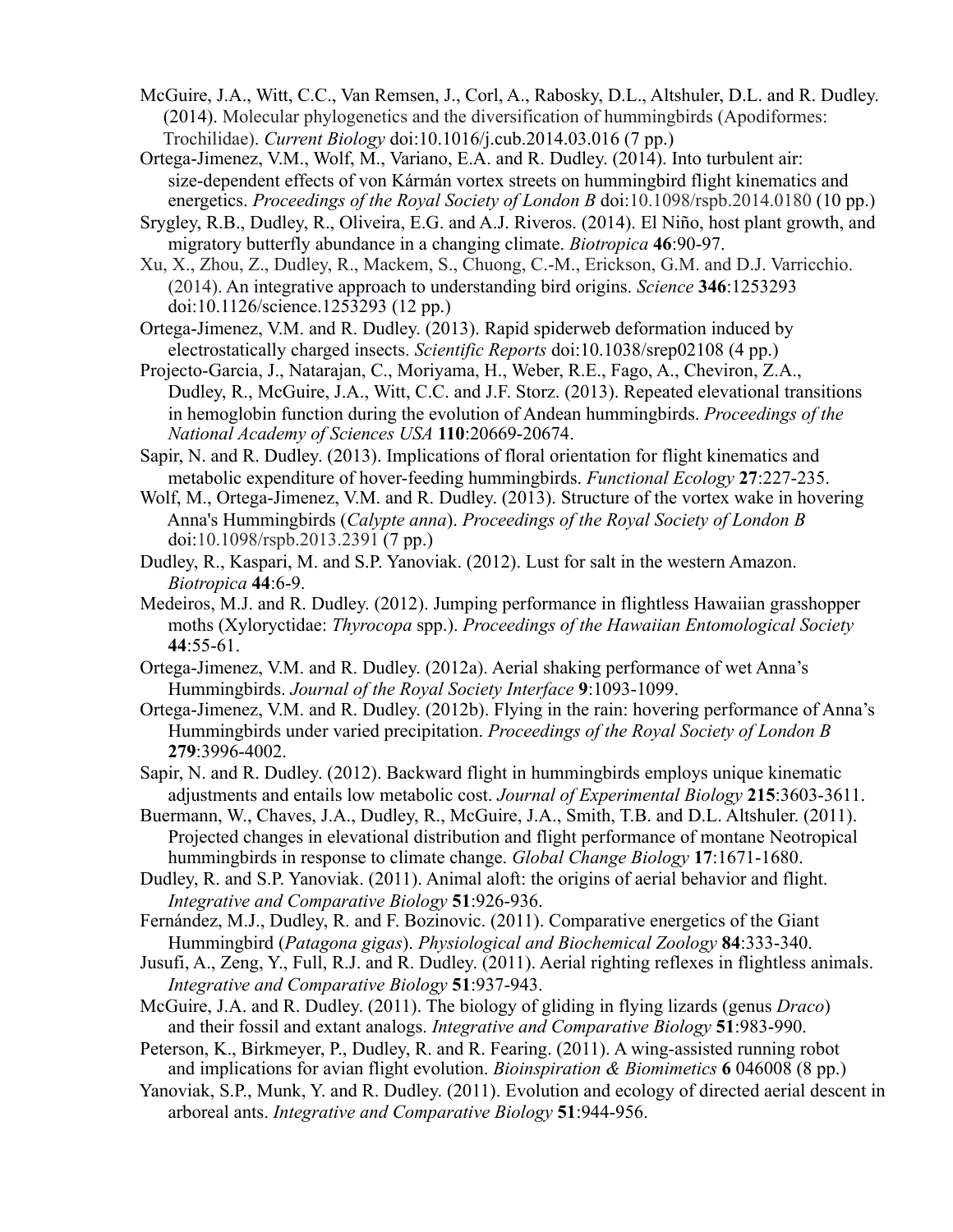- Altshuler, D.L., Dudley, R., Heredia, S.M. and J.A. McGuire. (2010). Allometry of hummingbird lifting performance. *Journal of Experimental Biology* **213**:725-734.
- Buchwald, R. and R. Dudley. (2010). Limits to vertical force and power production in bumblebees (Hymenoptera: *Bombus impatiens*). *Journal of Experimental Biology* **213**:426-432.
- Clark, C.J. and R. Dudley. (2010). Hovering and forward flight energetics in Anna's and Allen's Hummingbirds. *Physiological and Biochemical Zoology* **83**:654-662.
- Evangelista, D., Fernández, M.J., Berns, M.S., Hoover, A. and R. Dudley. (2010). Hovering energetics and thermal balance in Anna's Hummingbirds (*Calypte anna*). *Physiological and Biochemical Zoology* **83**:406-413.
- Sane, S.P., Srygley, R.B. and R. Dudley. (2010). Antennal regulation of migratory flight in the Neotropical moth *Urania fulgens*. *Biology Letters* **6**:406-409.
- Srygley, R.B., Dudley, R., Oliveira, E.G., Aizprúa, R., Pelaez, N.Z. and A.J. Riveros. (2010). El Niño and dry season rainfall influence hostplant phenology and an annual butterfly migration from Neotropical wet to dry forests. *Global Change Biology* **16**:936-945.
- Yanoviak, S.P., Munk, Y., Kaspari, M. and R. Dudley. (2010). Aerial manoeuvrability in wingless gliding ants (*Cephalotes atratus*). *Proceedings of the Royal Society of London B* **277**:2199-2204.
- Kaspari, M., Yanoviak, S.P., Dudley, R., Yuan, M. and N. Clay. (2009). Sodium shortage as a constraint on the carbon cycle in an inland tropical rainforest. *Proceedings of the National Academy of Sciences USA* **106**:19405-19409.
- Bradley, T.J., Briscoe, A.D., Brady, S., Contreras, H.L., Danforth, B.N., Dudley, R., Grimaldi, D., Harrison, J.F., Kaiser, A., Merlin, C., Reppert, S.M., VandenBrooks, J.M. and S.P. Yanoviak. (2009). Episodes in insect evolution. *Integrative and Comparative Biology*  **49**:590-606.
- Clark, C.J. and R. Dudley. (2009). Flight costs of long, sexually selected tails in hummingbirds. *Proceedings of the Royal Society of London B* **276**:2109-2115.
- Combes, S.A. and R. Dudley. (2009). Turbulence-driven instabilities limit insect flight performance. *Proceedings of the National Academy of Sciences USA* **106**:9105-9108.
- Dickinson, M.H. and R. Dudley. (2009). Flight. In: *Encyclopedia of Insects*, 2nd ed. (eds. V. Resh and R. Cardé), pp. 364-372. San Diego: Academic Press.
- McGuire, J.A., Witt, C.C., Remsen, J.V., Dudley, R. and D.L. Altshuler. (2009). A higher-level taxonomy for hummingbirds. *Journal of Ornithology* **150**:155-165.
- Yanoviak, S.P., Kaspari, M. and R. Dudley. (2009). Gliding hexapods and the origins of insect aerial behaviour. *Biology Letters* **5**:510-512.
- Dudley, R. and R.B. Srygley. (2008). Airspeed adjustment and lipid reserves in migratory Neotropical butterflies. *Functional Ecology* **22**:264-270.
- Kaspari, M., Yanoviak, S.P. and R. Dudley. (2008). On the biogeography of salt limitation: a study of ant communities. *Proceedings of the National Academy of Sciences USA* **105**:17848-17851.
- Kunz, T.H., Gauthreaux, S.A., Hristov, N.I., Horn, J.W., Jones, G., Kalko, E.K.V., Kelly, T.A., Larkin, R.P., McCracken, G.F., Swartz, S.M., Srygley, R.B., Dudley, R., Westbrook, J.K. and M. Wikelski. (2008). Aeroecology: probing and modelling the aerosphere. *Integrative and Comparative Biology* **48**:1-11.
- Mazeh, S., Korine, C., Pinshow, B. and R. Dudley. (2008). Does ethanol in fruit influence feeding in the frugivorous yellow-vented bulbul (*Pycnonotus xanthopygos*)? *Behavioural Processes* **77**:369-375.
- Srygley, R.B. and R. Dudley. (2008). Optimal strategies for insects migrating in the flight boundary layer: mechanisms and consequences. *Integrative and Comparative Biology* **48**:119-133.
- Yanoviak, S.P., Kaspari, M., Dudley, R. and G. Poinar. (2008). Parasite-induced fruit mimicry in a tropical canopy ant. *American Naturalist* **171**:536-544.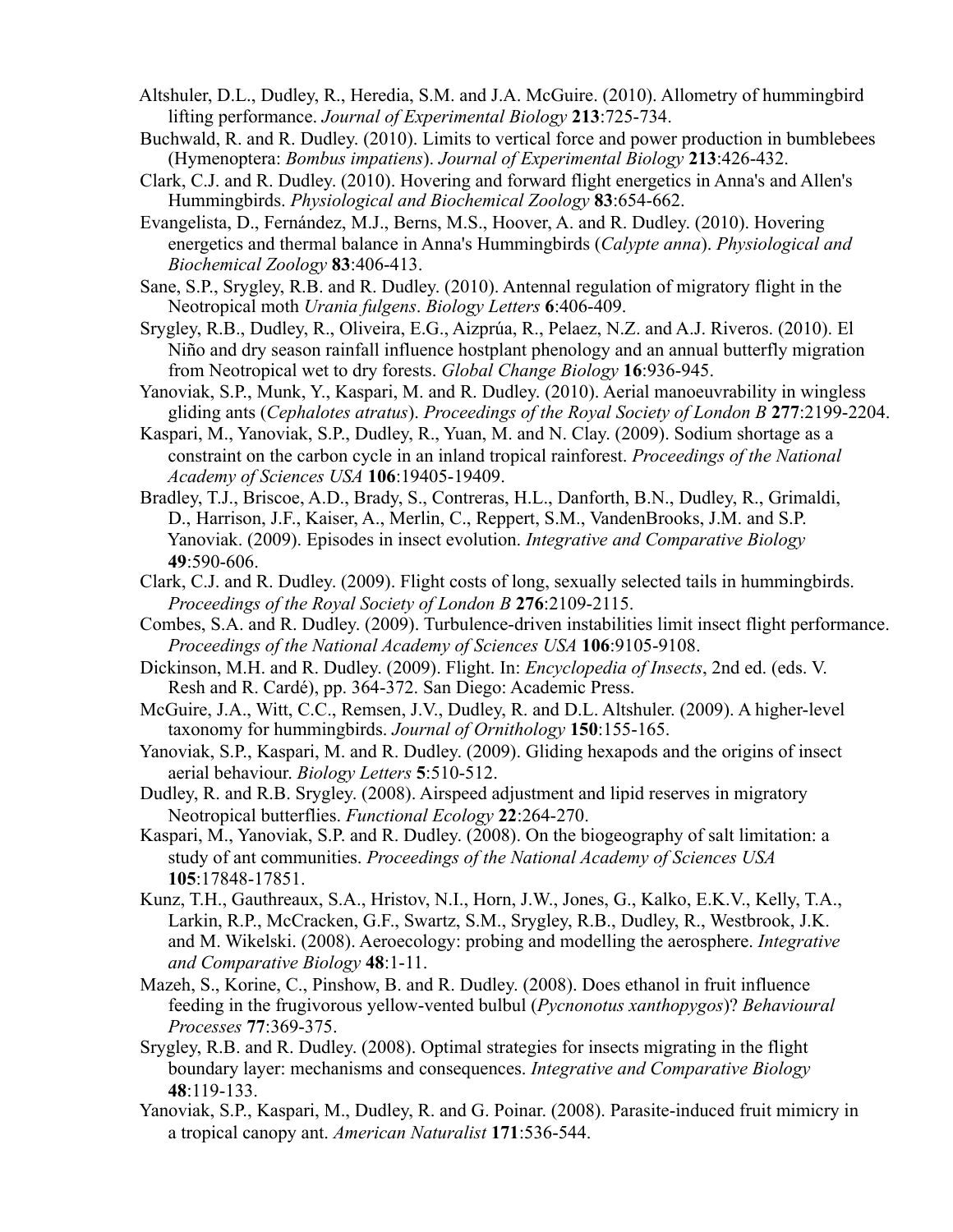- Dudley, R. (2007). Air. In: *Encyclopedia of Tidepools and Rocky Shores* (eds. M.W. Denny and S.D. Gaines), pp. 8-10. Berkeley: University of California Press.
- Dudley, R., Byrnes, G., Yanoviak, S.P., Borrell, B.J., Brown, R. and J.A. McGuire. (2007). Gliding and the functional origins of flight: biomechanical novelty or necessity? *Annual Review of Ecology, Evolution, and Systematics* **38**:179-201.
- Altshuler, D.L. and R. Dudley. (2006a). Adaptations to life at high elevation: an introduction to the symposium. *Integrative and Comparative Biology* **46**:3-4.
- Altshuler, D.L. and R. Dudley. (2006b). The physiology and biomechanics of avian flight at high altitude. *Integrative and Comparative Biology* **46**:62-71.
- Srygley, R.B., Dudley, R., Oliveira, E.G. and A. Riveros. (2006). Experimental evidence for a magnetic sense in Neotropical migrating butterflies (Lepidoptera: Pieridae). *Animal Behaviour* **71**:183-191.
- Sánchez, F., Korine, C., Steeghs, M., Laarhoven, L.-J., Harren, F.J.M., Cristescu, S.M., Dudley, R. and B. Pinshow. (2006). Ethanol and methanol as possible odor cues for Egyptian fruit bats (*Rousettus aegyptiacus*). *Journal of Chemical Ecology* **32**:1289-1300.
- Dudley, R., Huey, R.B. and D.R. Carrier. (2006). Living History of Physiology: Carl Gans. *Advances in Physiology Education* **30**:102-107.
- Dillon, M., Frazier, M.R. and R. Dudley. (2006). Into thin air: physiology and evolution of alpine insects. *Integrative and Comparative Biology* **46**:49-61.
- Yanoviak, S.P. and R. Dudley. (2006). The role of visual cues in directed aerial descent of *Cephalotes atratus* workers (Hymenoptera: Formicidae). *Journal of Experimental Biology* **209**:1777-1783.
- Dudley, R. (2005). Evolutionary and historical aspects of ethanol ingestion. In: *Comprehensive Handbook of Alcohol-Related Pathology*, *Volume 1. General aspects of alcohol and mechanisms of disease* (eds. V.R. Preedy and R.R. Watson), pp. 3-13. London: Academic Press.
- McGuire, J.A. and R. Dudley. (2005). The cost of living large: comparative gliding performance in flying lizards (Agamidae: *Draco*). *American Naturalist* **166**:93-106.
- Borrell, B.J., Goldbogen, J. and R. Dudley. (2005). Flapping aquatic propulsion at low Reynolds numbers: swimming kinematics of the Antarctic pteropod, *Clione antarctica*. *Journal of Experimental Biology* **208**:2939-2949.
- Borrell, B.J., LaDuc, T.J. and R. Dudley. (2005). Respiratory cooling in rattlesnakes. *Comparative Biochemistry and Physiology A* **140**:471-476.
- Stiles, F.G., Altshuler, D.L. and R. Dudley. (2005). On the wing morphology and flight behavior of some North American hummingbird species. *The Auk* **122**:872-886.
- Yanoviak, S.P., Dudley, R. and M. Kaspari. (2005). Directed aerial descent in canopy ants. *Nature* **433**:624-626.
- Altshuler, D.L., Dudley, R. and J.A. McGuire. (2004). Resolution of a paradox: hummingbird flight at high elevation does not come without a cost. *Proceedings of the National Academy of Sciences USA* **101**:17731-17736.
- Altshuler, D.L., Stiles, F.G. and R. Dudley. (2004). Of hummingbirds and helicopters: hovering costs, competitive ability and foraging strategies. *American Naturalist* **163**:16-25.
- Dudley, R. (2004). Ethanol, fruit ripening, and the historical origins of human alcoholism in primate frugivory. *Integrative and Comparative Biology* **44**:315-323.
- Dudley, R. and M.H. Dickinson. (2004). The comparative biology of ethanol consumption: an introduction to the symposium. *Integrative and Comparative Biology* **44**:267-268.
- Altshuler, D.L., Dudley, R. and C.P. Ellington. (2004). Aerodynamic forces of revolving hummingbird wings and wing models. *Journal of Zoology, London* **264**:327-332.
- Childress, S. and R. Dudley. (2004). Transition from ciliary to flapping mode in a swimming mollusc: flapping flight as a bifurcation in *Re*<sup>ω</sup> . *Journal of Fluid Mechanics* **498**:257-288.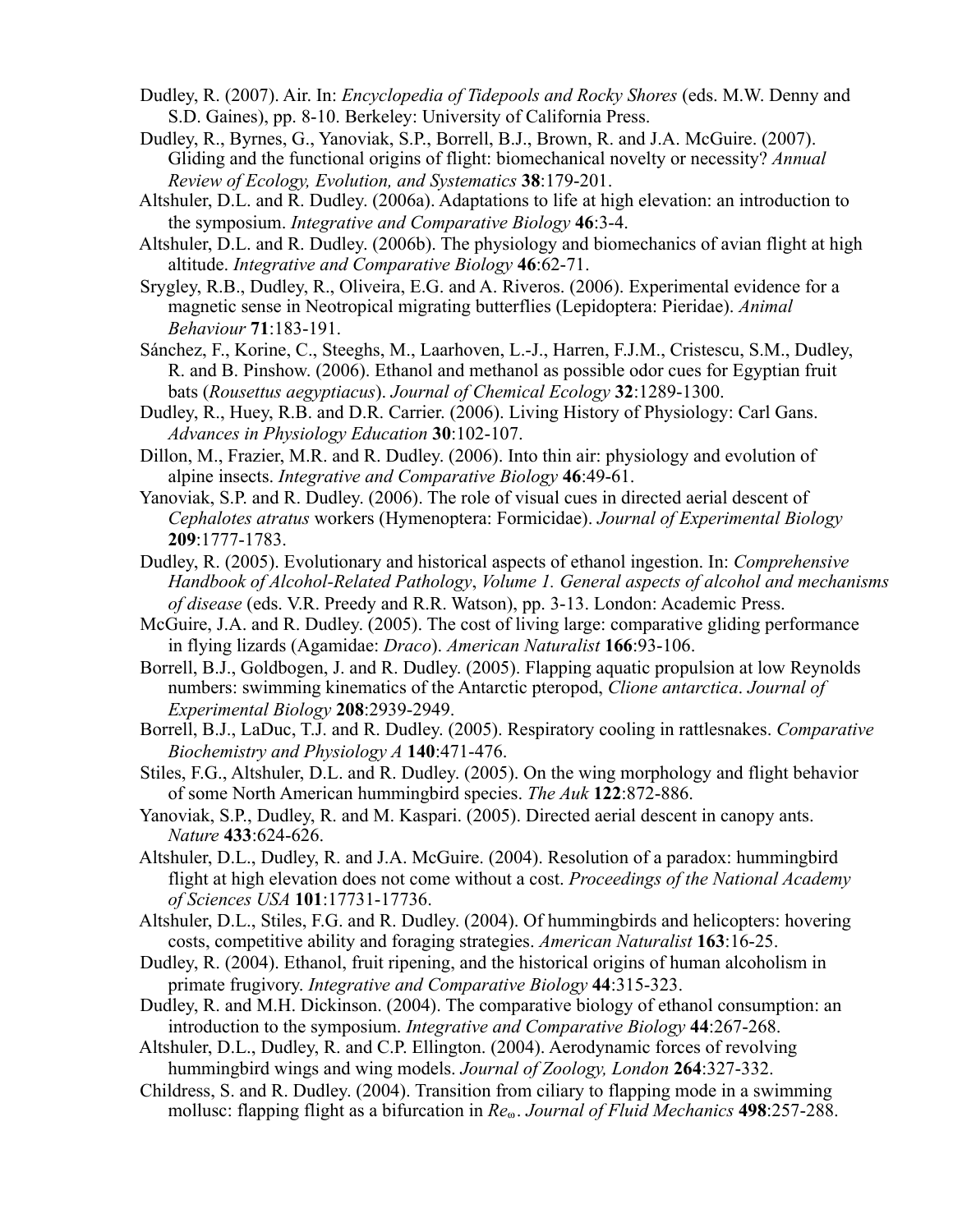- Dillon, M.E. and R. Dudley. (2004). Allometry of maximum vertical force production during hovering flight of Neotropical orchid bees (Apidae: Euglossini). *Journal of Experimental Biology* **207**:417-425.
- Roberts, S.P., Harrison, J.F. and R. Dudley. (2004). Allometry of kinematics and energetics in Carpenter Bees (*Xylocopa varipuncta*) hovering in variable-density gases. *Journal of Experimental Biology* **207**:993-1004.
- Sánchez, F., Korine, C., Pinshow, B. and R. Dudley. (2004). The possible roles of ethanol in the relationship between plants and frugivores: first experiments with Egyptian fruit bats. *Integrative and Comparative Biology* **44**:290-294.
- Stephens, D. and R. Dudley. (2004). The drunken monkey hypothesis. *Natural History* **113**(10): 40- 44.
- Altshuler, D.L. and R. Dudley. (2003). Kinematics of hummingbird hovering flight along simulated and natural elevational gradients. *Journal of Experimental Biology* **206**:3139-3147.
- Berner, R.A., Beerling, D.J., Dudley, R., Robinson, J.M. and R.A. Wildman. (2003). Phanerozoic atmospheric oxygen. *Annual Review of Earth and Planetary Sciences* **31**:105-134.
- Dickinson, M.H. and R. Dudley. (2003). Flight. In: *Encyclopedia of Insects* (eds. V. Resh and R. Cardé), pp. 416-426. San Diego: Academic Press.
- Altshuler, D.L. and R. Dudley. (2002). The ecological and evolutionary interface of hummingbird flight physiology. *Journal of Experimental Biology* **205**:2325-2336.
- Dudley, R. (2002a). Fermenting fruit and the historical ecology of ethanol ingestion: is alcoholism in modern humans an evolutionary hangover? *Addiction* **97**:381-388.
- Dudley, R. (2002b). Mechanisms and implications of animal flight maneuverability. *Integrative and Comparative Biology* **42**:135-140.
- Dudley, R. and Y. Winter. (2002). Hovering flight mechanics of Neotropical flower bats (Phyllostomidae: Glossophaginae) in normo- and hypodense gas mixtures. *Journal of Experimental Biology* **205**:3669-3677.
- Dudley, R., Srygley, R.B., Oliveira, E.G. and P.J. DeVries. (2002). Flight speeds, lipid reserves, and predation of the migratory moth *Urania fulgens* (Uraniidae). *Biotropica* **34**:120-126.
- Moon, B.R., LaDuc, T.J., Dudley, R. and Chang, A. (2002). A twist to the rattlesnake tail. In: *Topics in Functional and Ecological Vertebrate Morphology* (eds. P. Aerts, R. Van Damme, K. D'Août and A. Herrel), pp. 63-76. Shaker Publishing, Maastricht.
- Dudley, R. (2001a). Limits to human locomotor performance: phylogenetic origins and comparative perspectives. *Journal of Experimental Biology* **204**:3235-3240.
- Dudley, R. (2001b). The biomechanics and functional diversity of flight. In: *Insect Movement: Mechanisms and Consequences* (ed. I. Woiwod and D. Reynolds), pp. 19-41. Wallingford: CAB International.
- Dudley, R. (2000a). Evolutionary origins of human alcoholism in primate frugivory. *Quarterly Review of Biology* **75**:3-15.
- Dudley, R. (2000b). *The Biomechanics of Insect Flight: Form, Function, Evolution*. Princeton: Princeton University Press. 476 pp.
- Dudley, R. (2000c). The evolutionary physiology of animal flight: paleobiological and present perspectives. *Annual Review of Physiology* **62**:135-155.
- Vermeij, G.J. and R. Dudley. (2000). Why are there so few evolutionary transitions between aquatic and terrestrial ecosystems? *Biological Journal of the Linnean Society* **70**:541–554.
- Chai, P. and R. Dudley. (1999). Maximum flight performance of hummingbirds: capacities, constraints, and trade-offs. *American Naturalist* **153**:398-411.
- Dudley, R. (1999). Unsteady aerodynamics. [Perspectives: Biomechanics]. *Science* **284**:1937-1938.
- Gans, C., Dudley, R., Aguilar, N.M. and J.B. Graham. (1999a). Late Paleozoic atmospheres and biotic evolution. *Historical Biology* **13**:199-219.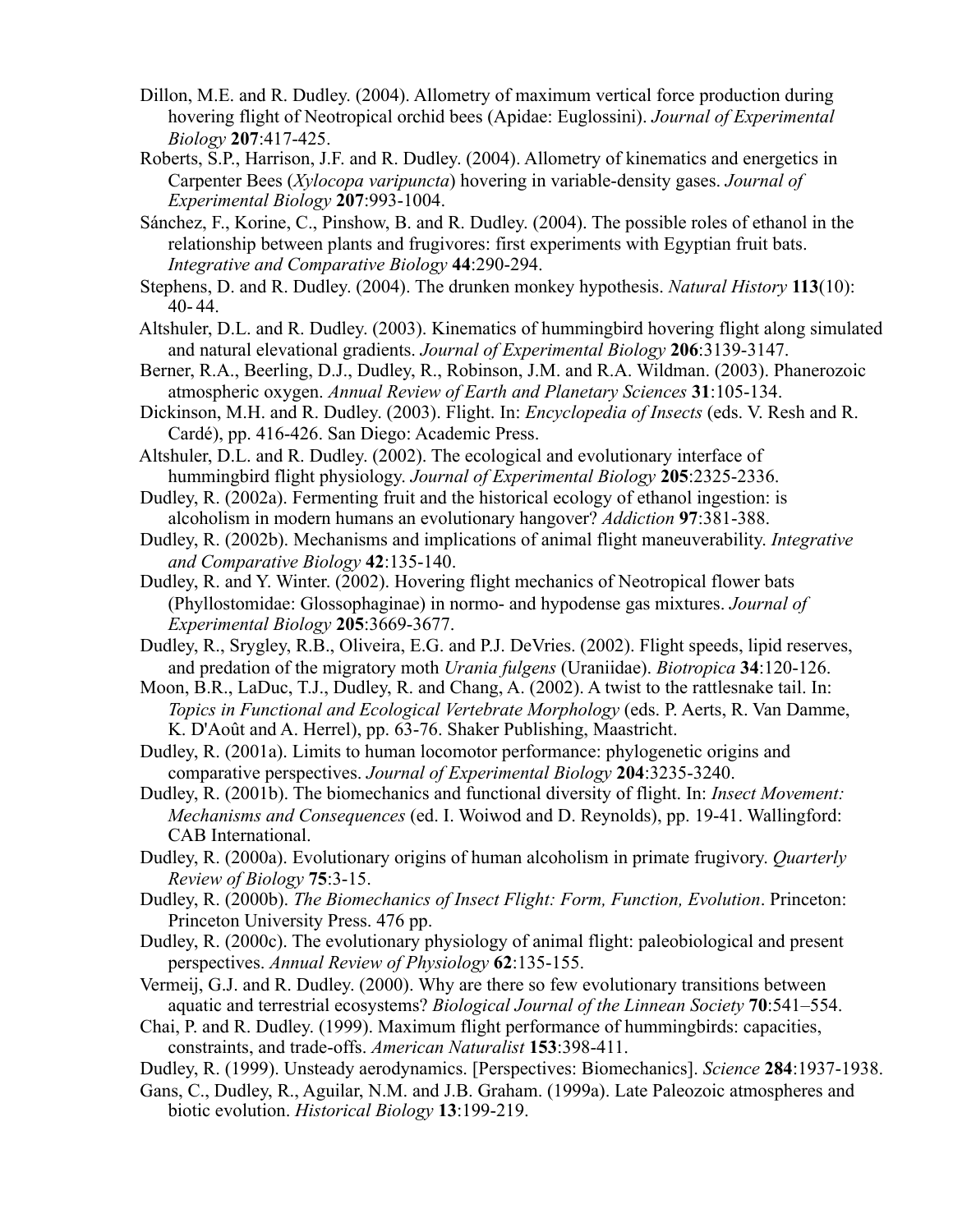- Gans, C., Dudley, R., Aguilar, N.M. and J.B. Graham. (1999b). The pre-Devonian carbon dioxide crash, the late Paleozoic oxygen pulse, and associated shifts in ventilatory mechanisms. In: *Water/Air Transition in Biology* (ed. A.K. Mittal, F.B. Eddy, and J.S. Datta Munshi), pp. 31-43. New Delhi: Oxford & IBH Publishing Co.
- Chai, P., Chang, A.C. and R. Dudley. (1998). Flight thermogenesis and energy conservation in hovering hummingbirds. *Journal of Experimental Biology* **201**:963-968.
- Dudley, R. (1998). Atmospheric oxygen, giant Paleozoic insects and the evolution of aerial locomotor performance. *Journal of Experimental Biology* **201**:1043-1050.
- Oliveira, E.G., Srygley, R.B. and R. Dudley. (1998). Do neotropical migrant butterflies navigate using a solar compass? *Journal of Experimental Biology* **201**:3317-3331.
- Chai, P., Chen, J.S.C. and R. Dudley. (1997). Transient hovering performance of hummingbirds under conditions of maximal loading. *Journal of Experimental Biology* **200**:921-929.
- Graham, J.B., Aguilar, N., Dudley, R. and C. Gans. (1997). The late Paleozoic atmosphere and the evolutionary physiology of tetrapods. In: *Amniote Origins: Completing the Transition to Land* (eds. S.S. Sumida and K.L.M. Martin), pp. 141-167. New York: Academic Press.
- Jaramillo, C., Rand, A.S., Ibáñez, R. and R. Dudley. (1997). Elastic structures in the vocalization apparatus of the túngara frog, *Physalaemus pustulosus* (Leptodactylidae). *Journal of Morphology* **233**:287-295.
- Chai, P. and R. Dudley. (1996). Limits to flight energetics of hummingbirds hovering in hypodense and hypoxic gas mixtures. *Journal of Experimental Biology* **199**:2285-2295.
- Chai, P., Harrykissoon, R. and R. Dudley. (1996). Hummingbird hovering performance in hyperoxic heliox: effects of body mass and sex. *Journal of Experimental Biology* **199**:2745-2755.
- Dudley, R. and G.H. Adler. (1996). Biogeography of milkweed butterflies (Nymphalidae: Danainae) and mimetic patterns on tropical Pacific archipelagos. *Biological Journal of the Linnean Society* **57**:317-326.
- Dudley, R. and P. Chai. (1996). Animal flight mechanics in physically variable gas mixtures. *Journal of Experimental Biology* **199**:1881-1885.
- Grodnitsky, D.L. and R. Dudley. (1996). Vortex visualization during free flight of heliconiine butterflies (Lepidoptera: Nymphalidae). *Journal of the Kansas Entomological Society* **69**:199-203.
- Srygley, R.B., Oliveira, E. and R. Dudley. (1996). Wind drift compensation, flyways, and conservation of diurnal, migrant Neotropical Lepidoptera. *Proceedings of the Royal Society of London B* **263**:1351-1357.
- Adler, G.H., Austin, C.C. and R. Dudley. (1995). Dispersal and speciation of skinks among archipelagos in the tropical Pacific Ocean. *Evolutionary Ecology* **9**:529-541.
- Chai, P. and R. Dudley. (1995). Limits to vertebrate locomotor energetics suggested by hummingbirds hovering in heliox. *Nature* **377**:722-725.
- Dudley, R. (1995a). Aerodynamics, energetics and reproductive constraints of migratory flight in insects. In: *Insect Migration: Tracking Resources Through Space and Time* (ed. V.A. Drake and A.G. Gatehouse), pp. 303-319. Cambridge: Cambridge University Press.
- Dudley, R. (1995b). Extraordinary flight performance of orchid bees (Apidae: Euglossini) hovering in heliox (80% He/20% O2). *Journal of Experimental Biology* **198**:1065-1070.
- Graham, J.B., Dudley, R., Aguilar, N. and C. Gans. (1995). Implications of the late Palaeozoic oxygen pulse for physiology and evolution. *Nature* **375**:117-120.
- Larimer, J.L. and R. Dudley. (1995). Accelerational implications of hummingbird display dives. *The Auk* **112**:1064-1066.
- Dudley, R. (1994). Aerodynamics of insect dispersal and the constraint of body size. In: *Proceedings of the 13th International Biometeorology Congress* (ed. A.R. Maarouf, N.N. Barthakur and W.O. Haufe), Part 2 (Vol. 3), pp. 1035-1041. Downsview: Environment Canada.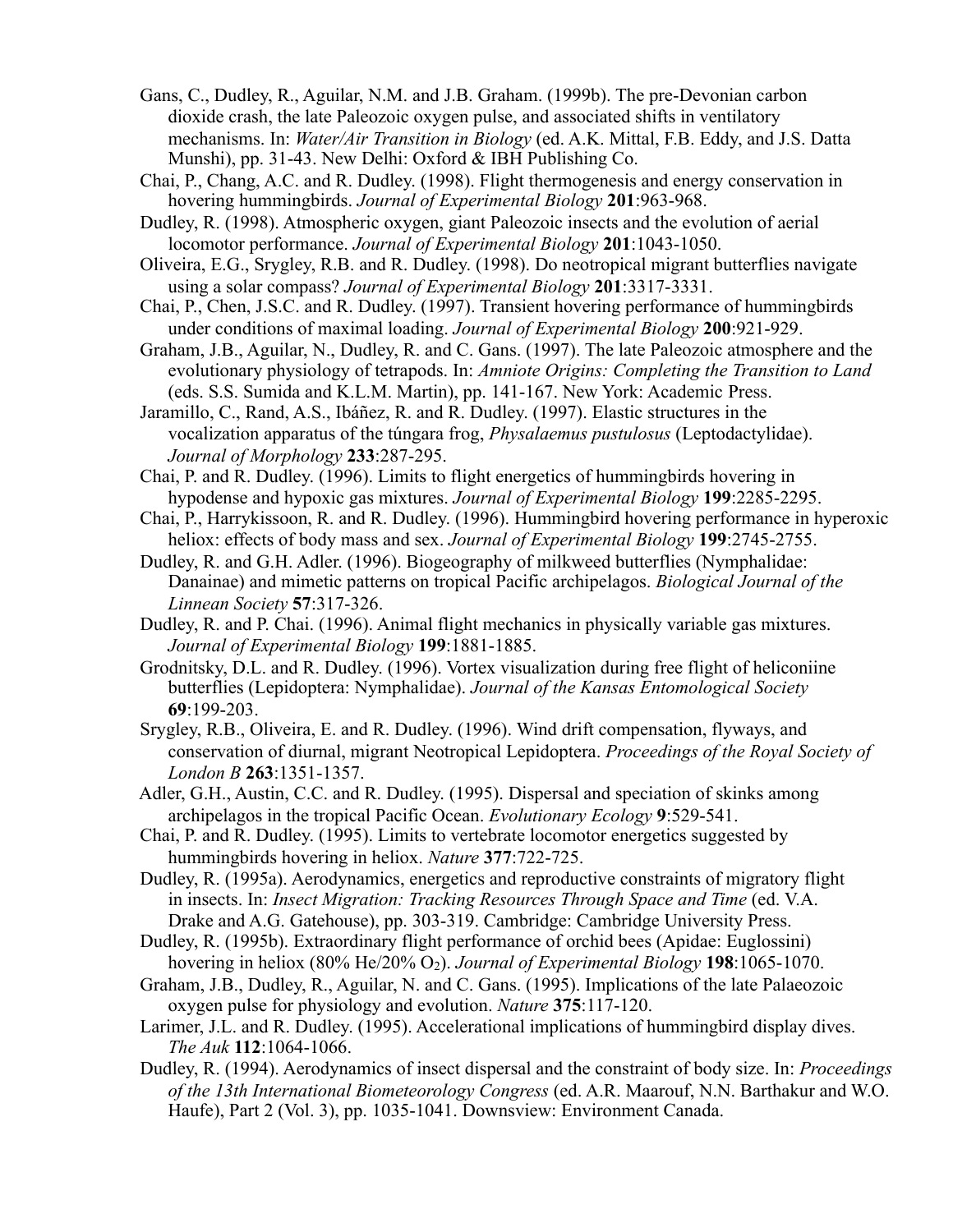- Dudley, R. and R.B. Srygley. (1994). Flight physiology of Neotropical butterflies: allometry of airspeeds during natural free flight. *Journal of Experimental Biology* **191**:125-139.
- Dudley, R. and G.J. Vermeij. (1994). Energetic constraints of folivory: leaf fractionation by frugivorous bats. *Functional Ecology* **8**:668.
- Adler, G.H. and R. Dudley. (1994). Butterfly biogeography and endemism on tropical Pacific islands. *Biological Journal of the Linnean Society* **51**:151-162.
- Larimer, J.L. and R. Dudley. (1994). Centrifugal force and blood pressure elevation in the wings of flying hummingbirds. *Journal of theoretical Biology* **168**:233-236.
- Rand, A.S. and R. Dudley. (1993). Frogs in helium: the anuran vocal sac is not a cavity resonator. *Physiological Zoology* **66**:793-806.
- Srygley, R.B. and R. Dudley. (1993). Correlations of the position of center of body mass with butterfly escape tactics. *Journal of Experimental Biology* **174**:155-166.
- Dudley, R. (1992). Aerodynamics of flight. In: *Biomechanics (Structures & Systems): A Practical Approach* (ed. A.A. Biewener), pp. 97-121. Oxford: Oxford University Press.
- Dudley, R. and A.S. Rand. (1992). Underwater sound production in a Neotropical anuran, *Physalaemus pustulosus* (Leptodactylidae). *Bioacoustics* **4**:211-216.
- Dudley, R. and G.J. Vermeij. (1992). Do the power requirements of flapping flight constrain folivory in flying animals? *Functional Ecology* **6**:101-104.
- Mulkey, S.S., A.P. Smith, S.J. Wright, J.L. Machado and R. Dudley. (1992). Contrasting leaf phenotypes control seasonal variation in water loss in a tropical forest shrub. *Proceedings of the National Academy of Sciences USA* **89**:9084-9088.
- Dudley, R. (1991a). Biomechanics of flight in Neotropical butterflies: aerodynamics and mechanical power requirements. *Journal of Experimental Biology* **159**:335-357.
- Dudley, R. (1991b). Comparative biomechanics and the evolutionary diversification of flying insect morphology. In: *The Unity of Evolutionary Biology* (ed. E.C. Dudley), pp. 503-514. Portland: Dioscorides Press.
- Dudley, R. (1991c). Thermoregulation in unpalatable danaine butterflies. *Functional Ecology* **5**:503-506.
- Dudley, R. and C. Gans. (1991). A critique of symmorphosis and optimality models in physiology. *Physiological Zoology* **64**:627-637.
- Dudley, R. and A.S. Rand. (1991). Vocal sac inflation and sound production in the túngara frog, *Physalaemus pustulosus* (Leptodactylidae). *Copeia* **1991**:460-470.
- Dudley, R., King, V.A. and R.J. Wassersug. (1991). The implications of shape and metamorphosis for drag forces on a generalized pond tadpole (*Rana catesbeiana*). *Copeia* **1991**:252-257.
- Stern, D.L. and R. Dudley. (1991). Wing buzzing by territorial male orchid bees, *Eulaema meriana* (Hymenoptera: Apidae). *Journal of the Kansas Entomological Society* **64**:88-94.
- DeVries, P.J. and R. Dudley. (1990). Morphometrics, airspeed, thermoregulation and lipid reserves of migrating *Urania fulgens* (Uraniidae) moths in natural free flight. *Physiological Zoology* **63**:235-251.
- Dudley, R. (1990a). Biomechanics of flight in Neotropical butterflies: morphometrics and kinematics. *Journal of Experimental Biology* **150**:37-53.
- Dudley, R. (1990b). Thanatosis in the Neotropical butterfly *Caligo illioneus* (Nymphalidae: Brassolinae). *Journal of Research on the Lepidoptera* **28**:125-126.
- Dudley, R. and P.J. DeVries. (1990a). Flight physiology of migrating *Urania fulgens* (Uraniidae) moths: kinematics and aerodynamics of natural free flight. *Journal of Comparative Physiology* A **167**:145-154.
- Dudley, R. and P.J. DeVries. (1990b). Tropical rain forest structure and the geographical distribution of gliding vertebrates. *Biotropica* **22**:432-434.
- Dudley, R. and C.P. Ellington. (1990a). Mechanics of forward flight in bumblebees. I. Kinematics and morphology. *Journal of Experimental Biology* **148**:19-52.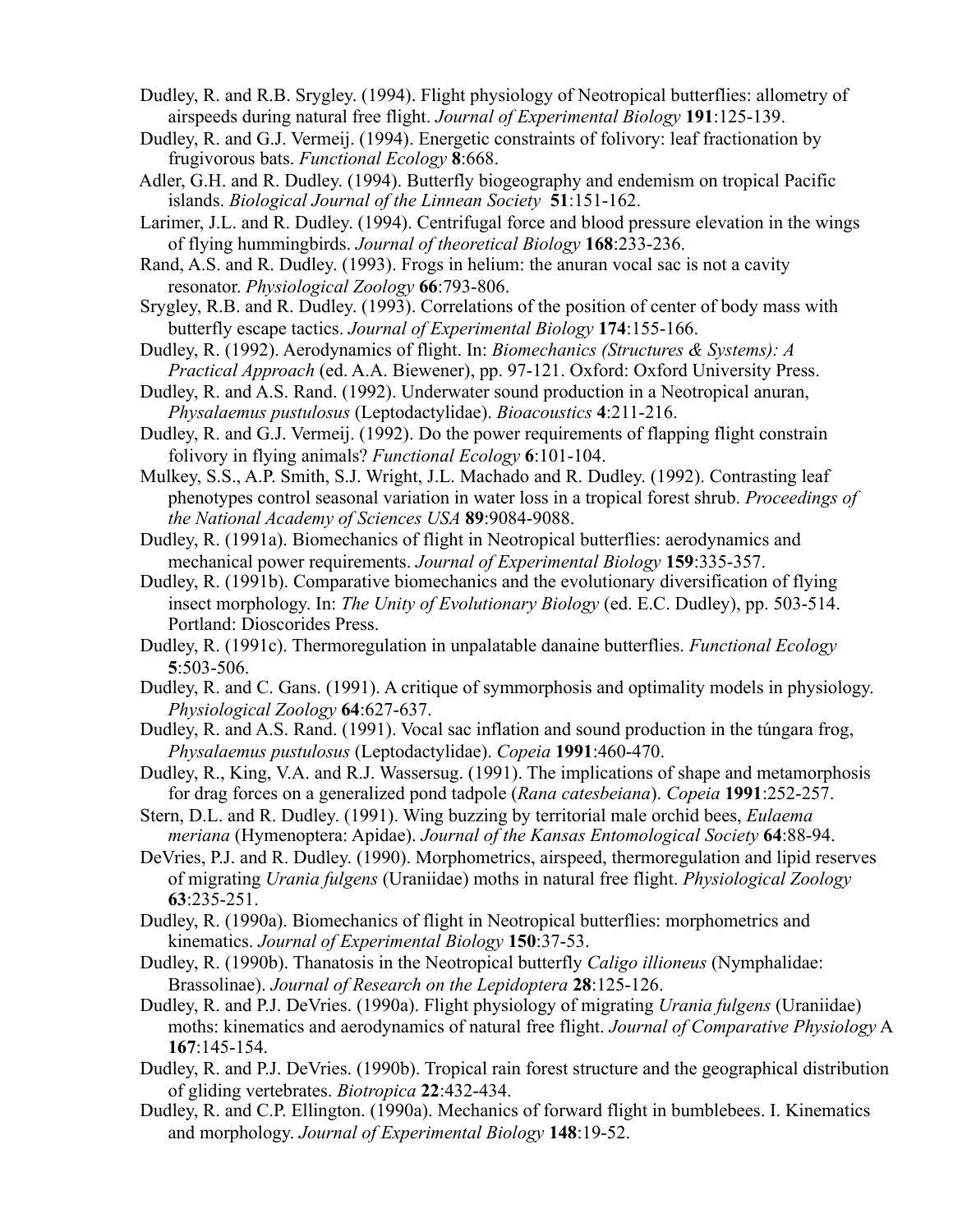Dudley, R. and C.P. Ellington. (1990b). Mechanics of forward flight in bumblebees. II. Quasi steady lift and mechanical power requirements. *Journal of Experimental Biology* **148**:53-88.

 Dudley, R. and K. Milton. (1990). Parasite deterrence and the energetic costs of slapping in howler monkeys, *Alouatta palliata*. *Journal of Mammalogy* **71**:463-465.

Dudley, R. (1985). Fluid-dynamic drag of limpet shells. *Veliger* **28**:6-13.

 Dudley, R. (1980). Crab-crushing of periwinkle shells, *Littorina littorea*, from two geographical provinces. *Nautilus* **94**:108-111.

### **Representative Media Coverage**

#### *animal flight:*

"How wingless salamanders fly", *Nature News & Views* (31 May 2022)

"It's not a bird or a plane. It's a skydiving salamander", *New York Times* (26 May 2022)

"Secrets of California's skydiving salamanders revealed by researchers", *The Guardian* (25 May 2022)

 "Des salamandres pratiquent la chute libre despuis les arbres les plus hauts du monde", *Geo* (24 May 2022) "Salamanders in free fall!", *Daily Mail* (24 May 2022)

"Skydiving salamanders have mastered falling with style", *Popular Science* (23 May 2022)

"Wandering salamanders glide like skydivers from the world's tallest trees", *Science News* (23 May 2022)

"These 'skydiving' salamanders survive leaps from the world's tallest trees", *National Geographic*

 "Watch these 'skydiving' salamanders that parachute out of California redwoods", *San Francisco Chronicle*  "Watch hummingbirds 'dance' through waterfalls", *Science* (18 Aug. 2020)

"How mosquitos use stealth to steal your blood", *National Geographic News* (23 Oct. 2017)

"How blood-bloated mosquitos escape a swat", *LiveScience* (19 Oct. 2017)

"The physics of mosquito takeoffs shows why you don't feel a thing", *Science News* (18 Oct. 2017)

"Glider spiders", *The Economist* (22 Aug. 2015)

"These spiders will glide through the air like Superman", *Washington Post* (20 Aug. 2015)

"First glimpse of sky-diving spiders showing off gliding skills", *New Scientist* (19 Aug. 2015)

"Look away now arachnophobes!", *Daily Mail* (19 Aug. 2015)

"Spiders glide gracefully to safety" *Science* (18 Aug. 2015)

"Spiders skydive to safety", *The Guardian* (18 Aug. 2015)

"Gliding spiders found falling from tropical trees", *Smithsonian.com* (18 Aug. 2015)

"Flying spiders found—and they can steer in mid-air", *National Geographic News* (18 Aug. 2015)

"What happens when you put a hummingbird in a wind tunnel?", *KQED Science* (31 March 2015)

"Gliding ant flies like a backwards superman", *Discover* (20 March 2015)

"Hummingbirds: still evolving endless forms most wonderful", *The Guardian* (7 April 2014)

"Hummingbird speciation really hummed, say scientists", *Christian Science Monitor* (4 April 2014)

"Birds of a feather: hummingbird family tree unveiled", *Reuters* (3 April 2014)

"Hummingbird diversity still booming", *Nature News* (3 April 2014)

"Hummingbird evolution was fast, but is slowing", *LiveScience* (3 April 2014)

"When hummingbirds fly unfriendly skies", *Science News* (25 March 2014)

"Himalayan heights pose no problem for bees", *Nature News* (5 Feb. 2014)

"Bumblebees capable of flying higher than Mount Everest", *ScienceShots* (4 Feb. 2014)

"How the hummingbird ended up in the Andes", *Christian Science Monitor* (3 Dec. 2013)

"Le coup de fil électrique meurtrier de l'araignée", *Le Monde* (15 July 2013)

"Static electricity: the secret of spider webs", *NPR Living on Earth* (12 July 2013)

"How spiders use an electrical charge to trap insects", *Christian Science Monitor* (8 July 2013)

"Honey bees' electric charge makes them easy prey for spiders", *Daily Telegraph* (4 July 2013)

"Gotcha! Spider silk grabs electrically charged insects in midair", *ScienceNOW* (4 July 2013)

"Droopy flowers and their wiles", *New York Times* (21 Nov. 2012)

"For hummingbirds, it's easy to shift into reverse", *New York Times* (2 Oct. 2012)

"Hummingbirds' backward flight is efficient", *BBC Nature News* (27 Sept. 2012)

"Birds switch gears to stay on course", *New York Times* (23 July 2012)

"How hummingbirds weather the storm", *ScienceNOW* (17 July 2012)

"Hummingbirds shake their heads to deal with rain", *BBC News* (8 Nov. 2011)

"Winged robots hint at the origins of flight", *ScienceNOW* (17 Oct. 2011)

"A bum steer: skydiving ants in the Amazon direct their fall using their rear end", *Daily Mail* (24 June 2011)

"Flying ants use legs, butts to steer", *Discovery News* (20 June 2011)

"Gliding ants use their legs as rudders", *The Guardian* (17 March 2010)

"Bumblebees set new insect record for high-altitude flying", *The Independent* (1 June 2008)

"Gliders of the forest", *Zoogoer* (Sept./Oct. 2007)

"Wingless gliders may reveal the origins of insect flight", *New York Times* (4 April 2006)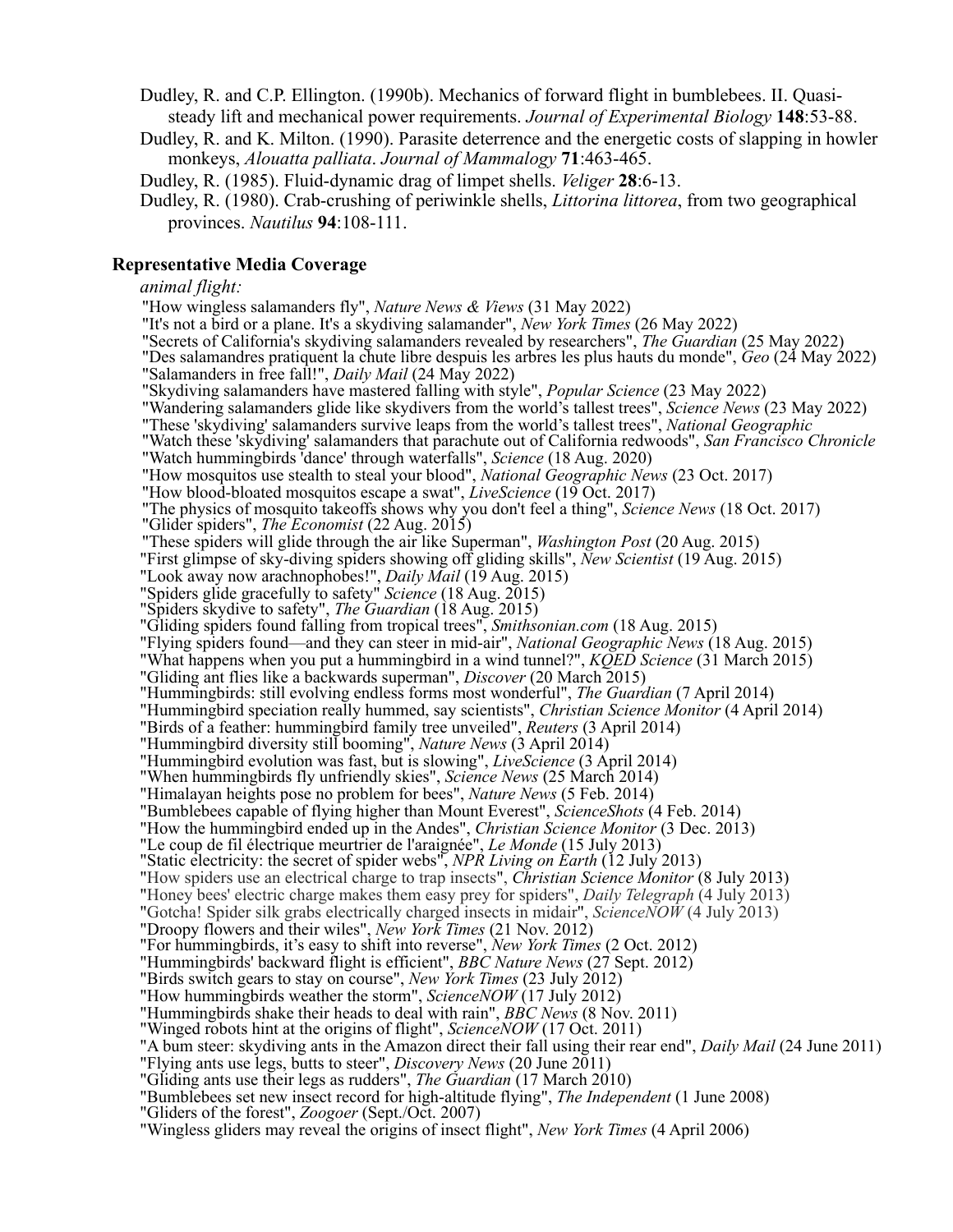"Landing on their tiny feet", *New York Times* (15 Feb. 2005)

"High diving ants swing back toward their tree", *Science News* (12 Feb. 2005)

"Falling ants fly a zigzag to safety", *Los Angeles Times* (12 Feb. 2005)

"Ants skydive to escape predators", *Discovery Channel* (9 Feb. 2005)

"Amazonian ants glide back home", *CBC Toronto* (9 Feb. 2005)

"Falling ants steer themselves to safety", *New Scientist* (12 Feb. 2005)

"Amazing ants fly when they fall", *MSNBC* (9 Feb. 2005)

"Scientists discover the skydiving secret of a wingless canopy ant", *Independent, UK* (9 Feb. 2005)

"Kolibris im Höhenflug", *Frankfurter Allgemeine Zeitung* (4 Feb. 2004)<sup>2</sup>

"When giants had wings and 6 legs", *New York Times* (3 Feb. 2004)

#### *evolutionary origins of alcoholism*:

"Why do humans have a taste for alcohol?", *Discover Magazine* (27 April 2022)

"Monkeys love alcohol", *Atlas Obscura* (21 April 2022)

"Alkoholkonsum: Darum lieben Affen fermentierte Früchte", *Die Welt* (6 April 2022)

"Your primate ancestors may be the reason humans love alcohol", *Miami Herald* (4 April 2022)

"Паукообразные обезьяны часто едят фрукты, содержащие 1-2% алкоголя", *Scientific Russia* (4 Apr. 2022)

"La atracción humana por el alcohol se remonta a la de otros primates", *laSexta* (31 March 2022)

"Chimp off the old block", *Daily Mail* (31 March 2022)

"Macacos gostam de frutas que contém álcool – e o que isso diz sobre nós?", *Galileu* (1 April 2022)

"Les singes boivent de l'alcohol", *franceinfo* Radio France (27 March 2022);

"Was alcohol mankind's secret evolutionary advantage?" *Wine Spectator* (December 2019)

"The secret lives of totally hammered birds", *Outside* (30 Oct. 2018)

"Les oiseaux sont-ils alcooliques?", *Ulyces Science* (8 Nov. 2018)

"Eat, drink and be merry–it's in our genes", *South China Morning Post* (6 March 2017)

"Our ancestors were drinking alcohol before they were human", *BBC Earth* (23 Feb. 2017)

"Animals like to get drunk, too", *Wall Street Journal* (17 Dec. 2015)

"Primates and alcohol", *It's All Academic*, Australian Broadcasting Corporation (20 March 2015)

"The Drunken Monkey investigates our early taste for booze and reward", *The Australian* (28 Feb. 2015)

"Drunken Monkey", *This Way Up*, Radio New Zealand (23 Aug. 2014)

"The Drunken Monkey", *Times Higher Education* (29 May 2014)

"Drunken monkeys: does alcoholism have an evolutionary basis?", *LiveScience* (11 April 2014)

"An evolutionary explanation for why humans are hard-wired to drink", *Business Insider* (11 April 2014)

"Alcohol", BBC World Service *The Why Factor* (10 Jan. 2014)

"Ethanol, la nature de l'alcool" (2012 documentary film, Bienvenue Productions)

"The wine of astonishment: why drinking wine gets you drunk", *Fine Wine* (#22, 2008)

"Booze and the beast", *BBC Radio 4* (5 April 2005)

"Hipoteza pijaneu malpy", *Wiedza i Zycie* (March 2005)

"What would Darwin say about drinking?", *Wine Spectator* (August 2004)

"Of drunken elephants, tipsy fish, and scotch with a twist", *New York Times* (23 March 2004)

"Alcoholic by nature", *The Times, London* (19 October 2000)

"I am simian", *Toronto Star* (14 July 2000)

"Evolution of alcoholism", *Natural History* (July 2000)

"Homo Intoxicatus", *Discover Magazine* (June 2000)

"Alcoholic advantage", *Boston Globe* (May 2000)

"Primate's penchant for fermented fruit", *Seattle Times* (21 March 2000)

"Who sampled the first cocktail?", *Atlanta Constitution* (19 March 2000)

"Primeval link to alcohol fondness", *Weekend Australian* (18 March 2000)

"Forbidden fruit", *Dallas Morning Herald* (13 March 2000)

"Prost, Mensch!", *Sonntagszeitung* (26 December 1999)

"Beastly drunk", *New Scientist* (27 November 1999)

#### *fruit mimicry in parasitized ants*:

"Even by parasite standards, these worms stand out", *New York Times* (8 April 2008)

"Caught red-bellied", *Natural History* (April 2008)

"Parasite disguises ant as berry", *Earth & Sky* (Feb. 2008)

"Worm makes ants into berries", *MSNBC* (16 Jan. 2008)

"Wurmsichtige Beeren", *SpektrumDirect* (17 Jan. 2008)

"Parasites morph ants to look 'berry' tasty", *Discovery News* (17 Jan. 2008)

"Faux fruit", *ScienceShots* (17 Jan. 2008)

"Parasite makes ants resemble berries", *National Geographic News* (16 Jan. 2008)

"Falsches Früchtchen", *Frankfurter Allgemeine Sonntagszeitung* (20 Jan. 2008)